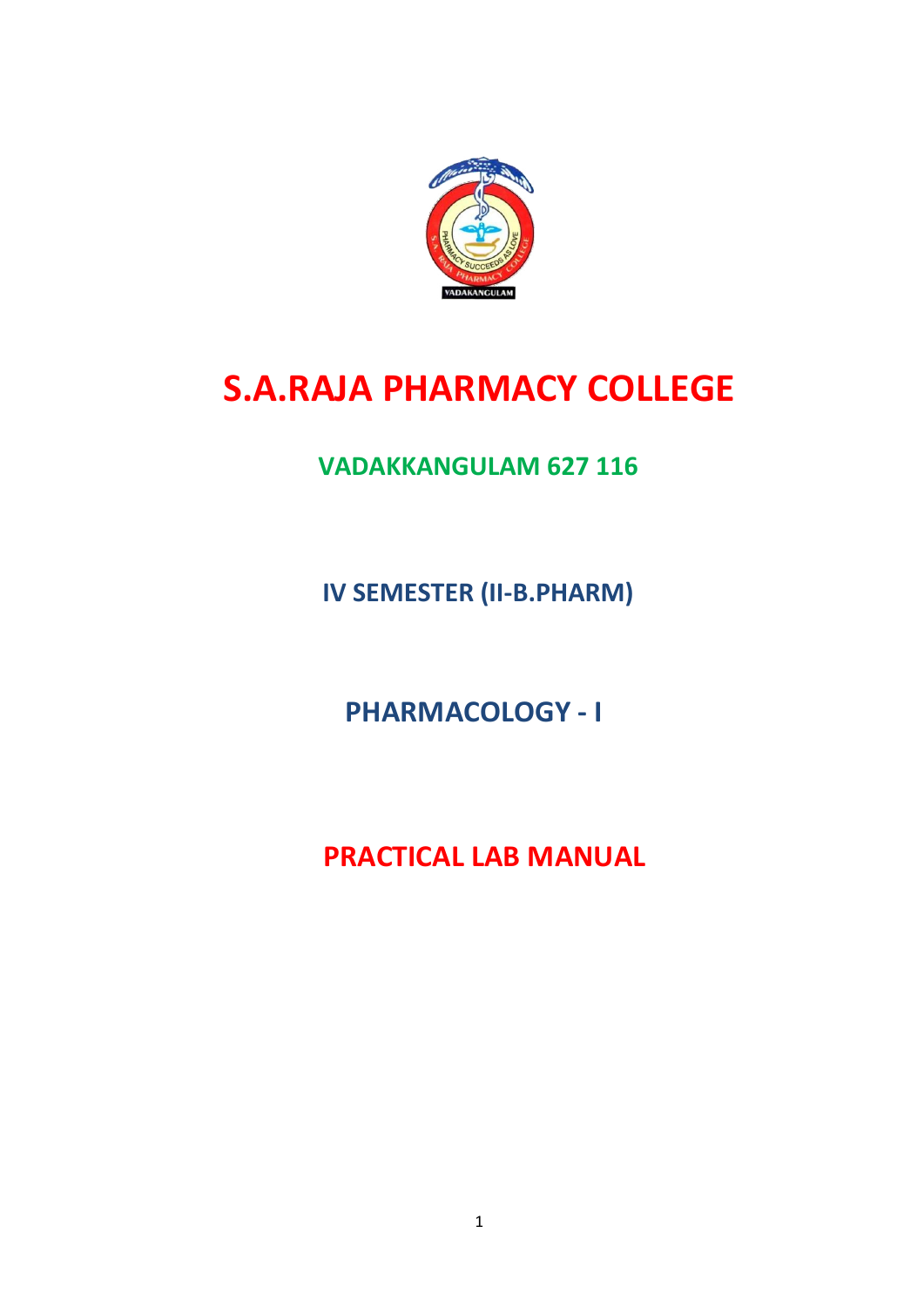# **CONTENT**

|     | <b>INTRODUCTION TO EXPERIMENTAL</b><br><b>PHARMACOLOGY</b>                    |  |
|-----|-------------------------------------------------------------------------------|--|
| 1.  | <b>COMMONLY USED INSTRUMENTS IN</b><br><b>EXPERIMENTAL PHARMACOLOGY</b>       |  |
| 2.  | STUDY OF COMMON LABORATORY ANIMALS                                            |  |
| 3.  | <b>CPCSEA GUIDELINES FOR LABORATORY ANIMAL</b><br>FACILITY.                   |  |
| 4.  | <b>STUDY OF DIFFRENT ROUTE OF DRUG</b>                                        |  |
|     | <b>ADMINISTRATION</b>                                                         |  |
| 5.  | <b>EFFECT OF DRUGS ON RABBIT EYE</b>                                          |  |
| 6.  | <b>EFFECT OF DRUGS ON CILIARY MOTILITY OF FROG</b><br><b>OESOPHAGUS</b>       |  |
| 7.  | <b>EFFECTS OF SKELTAL MUSCLE RELAXANT USING</b><br><b>ROTA -ROD APPARATUS</b> |  |
| 8.  | STUDY OF DRUGS ON LOCOMOTOR ACTIVITY USING<br><b>ACTOPHOTOMETER</b>           |  |
| 9.  | ANTICONVULSANT EFFECT OF DRUGS BY MAXIMAL                                     |  |
|     | ELECTRO-SHOCK INDUCED CONVULSIONS IN RATS                                     |  |
| 10. | STUDY THE EFFECT OF HEPATIC MICROSOMAL<br><b>ENZYME INDUCTION</b>             |  |
| 11. | STUDY OF STEREOTYPE ANTI CATATONIC ACTIVITY<br>OF DRUGS ON RAT/MICE           |  |
| 12. | STUDY OF ANXIOLYTIC OF DRUGS USING                                            |  |
|     | <b>MICE/RAT</b>                                                               |  |
| 13. | STUDY OF LOCAL ANAESTHETIC PROPERTY BY                                        |  |
|     | <b>FOOT WITHDRAWAL METHOD</b>                                                 |  |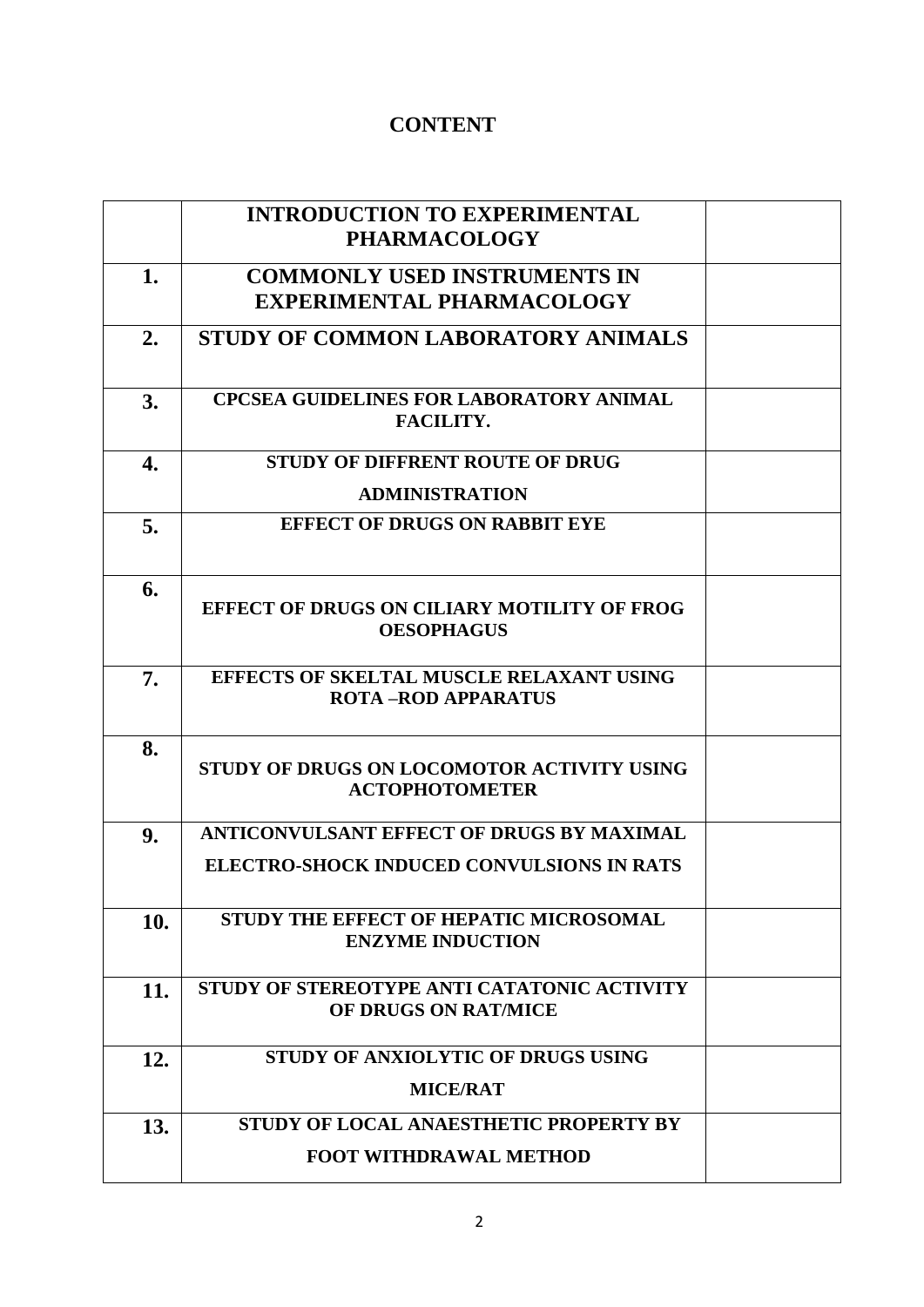# **INTRODUCTION TO EXPERIMENTAL PHARMACOLOGY**

Pharmacology is the science which deals with the study of drugs. the word 'PHARMACOLOGY' is derived from the Greek words '*Pharmakon'* (a drug or poison) and *logos*  (discourse). It broadly covers the information about the history, source, physiochemical properties, physiological properties, mechanism of action, absorption, distribution, metabolism and excretion of drugs. drugs are chemical agents used for the purpose of diagnosis, prevention relief or cure of a disease in man or animals. The word drug is derived from the French word 'drogue' meaning herb.

Experimental pharmacology is relatively the youngest branch of basic medical sciences. The advancement in the field of electrophysiology, biochemistry, molecular biology and electronic or digital recording systems and software's have enriched and broadened the horizons of experimental pharmacology.

The main aims of the experimental pharmacology are to

- 1. Find out a therapeutic agent suitable for human use
- 2. Study the toxicity of a drug
- 3. Study the mechanism of action of drugs

Since experimental pharmacology involves the discovery of new drugs or to study the action of existing drugs it is done in two main stages

- Preclinical experimental pharmacology which involves the identification and optimization of novel chemical lead structures and testing them on animals and animal tissues or organs for their biological actions
- Clinical pharmacology where testing of drugs is done on human volunteers and patients for assessing the pharmacokinetics, safety and efficacy in humans.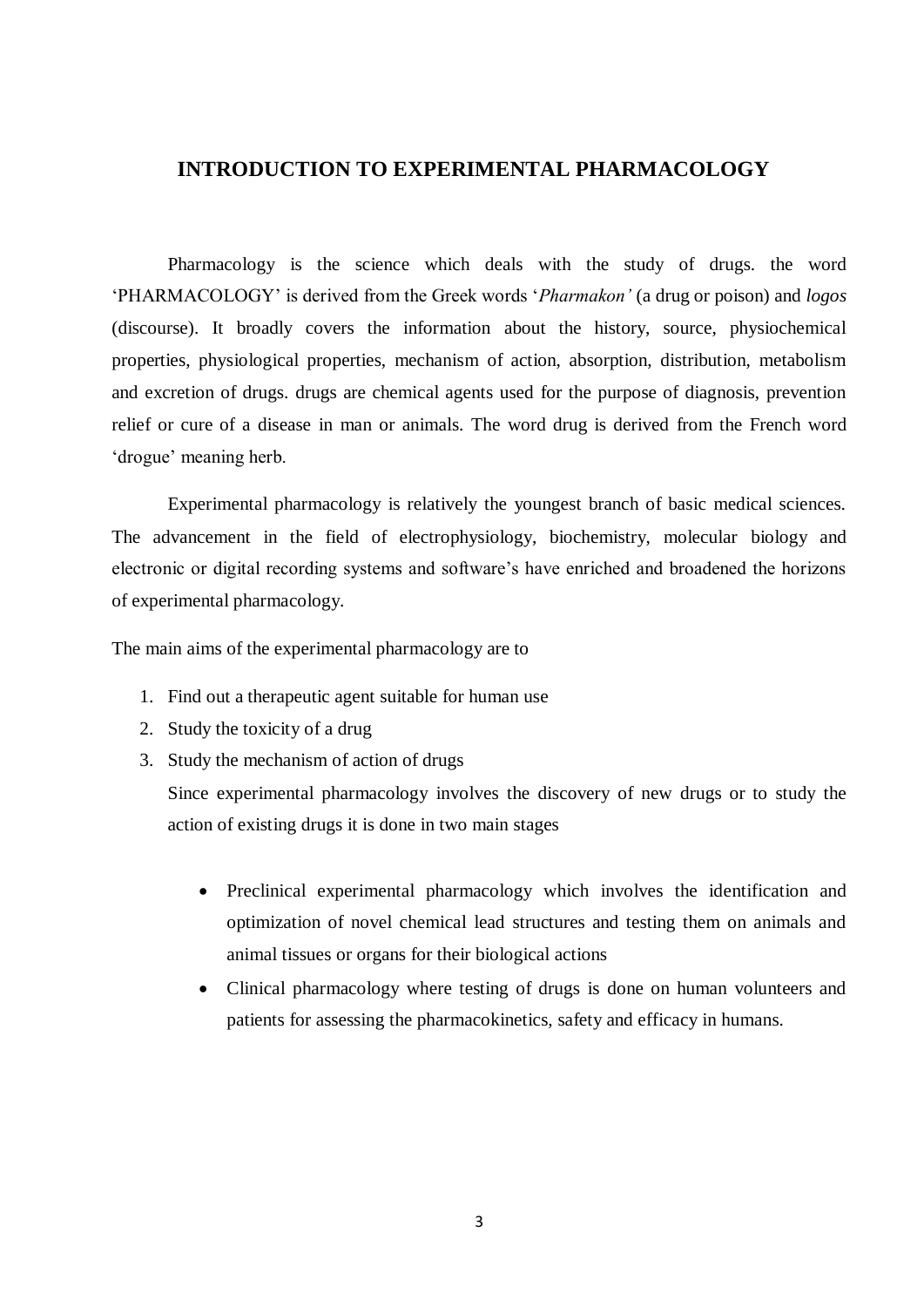# **COMMONLY USED INSTRUMENTS IN EXPERIMENTAL PHARMACOLOGY**

In spite of a tremendous development in electronic devices and recording systems are followed in institutions and research laboratory. Some common instruments are used in experimental pharmacology

# **Organ bath:**

The tissue bath used to put the animal tissue for studying the drug actions is called student organ bath. This was first designed by Rudolph Magnus in 1904. The organ bath essentially consist of

- An outer jacket made of up of steel or glass or Perspex.
- The inner organ or tissue bath made up of glass with a capacity varying from 10 -50 ml
- Thermostatically controlled heating rod
- Stirrer to keep the water in the outer jacket at uniform temperature
- Oxygen or delivery glass tube which also serves as tissue holder
- Glass coil, one end of which is connected having the physiological salt solution. The student organ bath having two units of inner tissue bath is called double unit organ bath.

#### **Rota rod apparatus:**

For the study of muscle relaxant property of diazepam in mice. The loss of muscle grib in an indicator of muscle relaxation. This effect can be studied in animals using an inclined plane or rotating rods.

#### **Actophotometer:**

It is used to study CNS depressant property of chlorpromazine on the loco motor activity of mice. CNS depressant drugs like alcohol reduces the motor activity with the stimulants like caffeine and amphetamines increases the activity. The actophotometer operates on photoelectric cell which is connected in circuit with counter.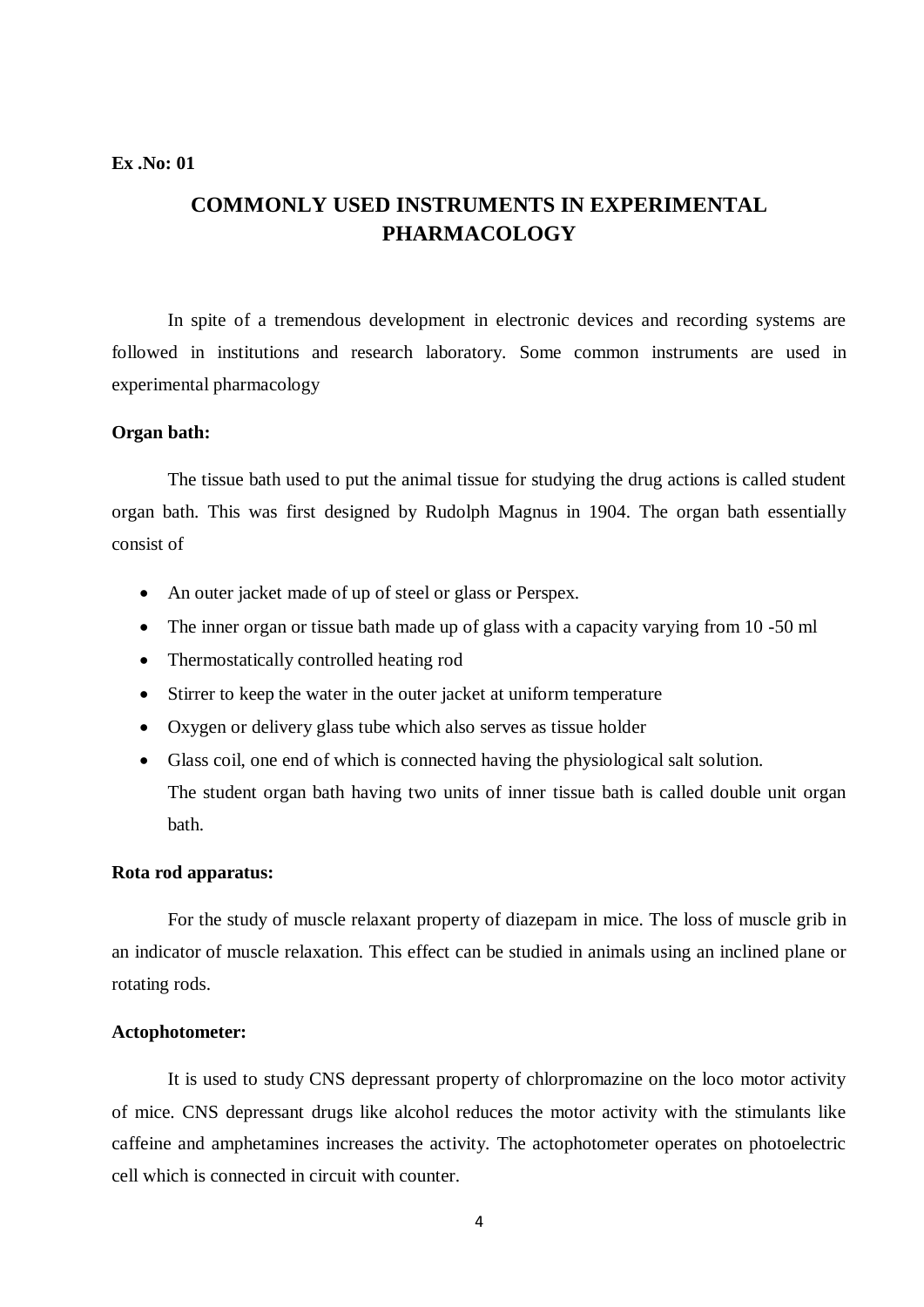#### **Electro-convulsiometer**

It is used to study the anticonvulsant activity of phenytoin against electro-convusiometer induced in rat. The electric shock is applied through the corneal electrodes; it produces 5 phases such as tonic flexion, tonic extensor, clonic convulsion, stupor, and recovery/death.

# **Pole climbing apparatus**

It is used to study the anxiolytic activity in rat and mice. The basic principles of pole climbing apparatus is based on a neuro-chemical mechanism of anxiety disorders drugs like benzodiazepam are used.

# **Analgesiometer:**

It is used to study the analgesic effects of drugs in mice and rat. The inducer of pain such as heat, physio compression and chemical inducers. The basal reaction time was noted as a inference of pain sensation drugs like morphine and other NSAID are used.

#### **Metabolic cage:**

It is used to study the metabolic parameters such as faecal an urine for the study of purgative or laxative, animals such as rat and mice are used.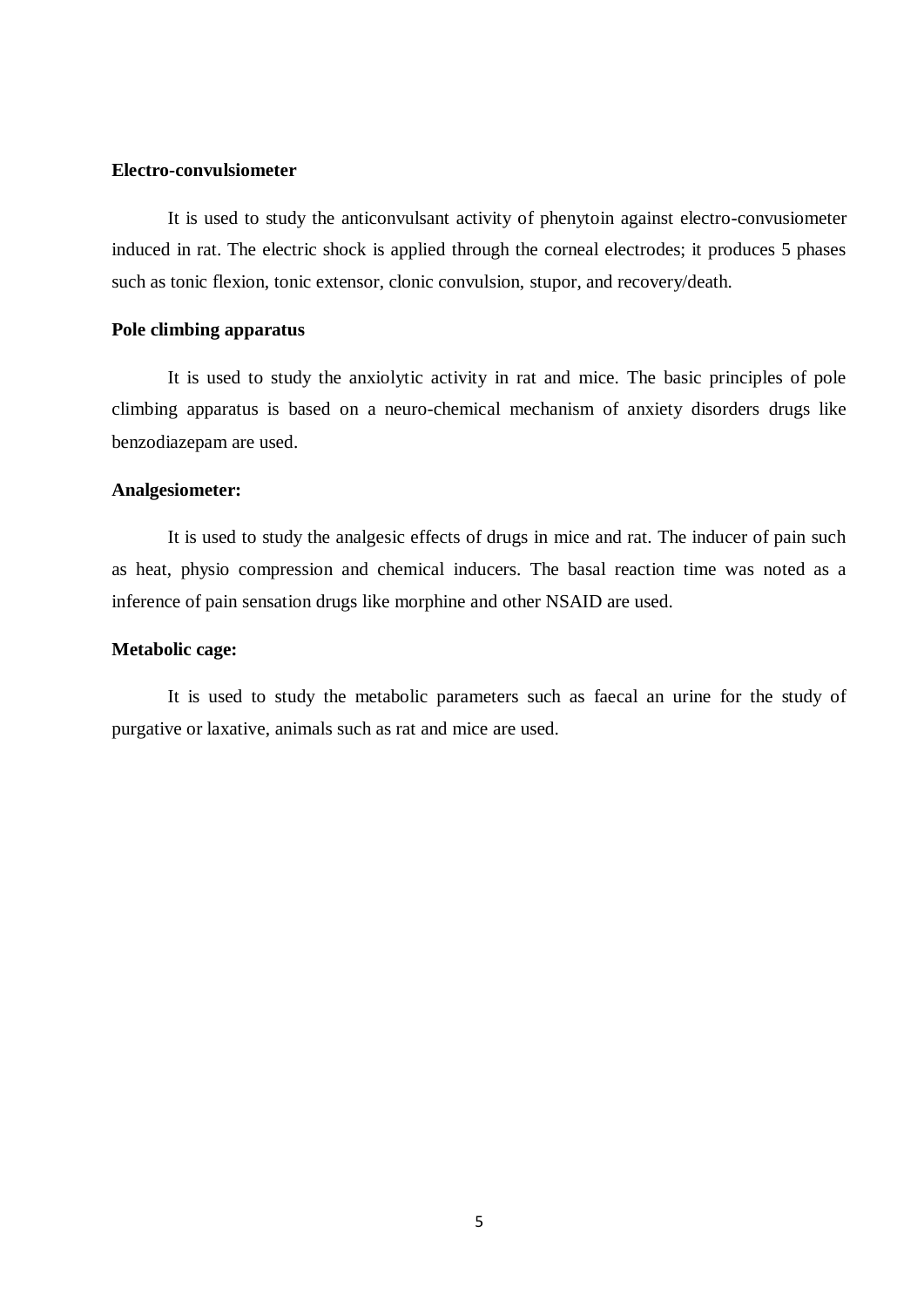# **STUDY OF COMMON LABORATORY ANIMALS**

# **1. Guinea pig**

Guinea pigs (400-600g) are the commonly used experimental animals. they are very docile and easy to raise and maintain they are highly sensitive to histamine. They are used in experimental asthma to study bronchodilators . they are also used to local anaesthetics and as a model in amoebiasis and cholera as they are sensitive to this micro organism.

# **2. Albino rat**

White rat (200-250g) is the commonest laboratory animal used in experimental pharmacology. Rats are easy to breed and maintain. Resemble man in several organ function and nutrition and sensitive to most of the drugs; make them very useful experimental animals. However they do not have vomiting centre. The various rat tissue used are colon, stomach, uterus, caecum and vas deference. Besides these organs rat brain tissue is extensively employed in radio receptor ligand studies. The other strains of rats are Sprague- Dawley and porton.

#### **3. Albino mouse**

White mice are the smallest laboratory animals used. Mice are also easy to breed and maintain. They are small in size (25-30g) and therefore, easy to breed and maintain. They are sensitive to most of the drugs used in experimental pharmacology. Mice are used extensively in toxicity study, bio assay of insulin, testing of analgesics, CNS active drugs and chemotherapeutic agents. More recently mouse brain as well as primary cell culture of mouse spinal cord neurons are used in neuro pharmacology for studying neurotransmitters receptor functions . the other strains of mice used are laca and balb/C.

# **4. Rabbit**

Domestic rabbits (2-3 kg) are generally used for pyrogen testing. Some of the tissues or organs from rabbits used are heart, aorta, duodenum and ileum. One peculiar thing about rabbits is that they are resistant to the actions of atropine as they contain atropine-esterase enzyme, the presence of which is genetically determined.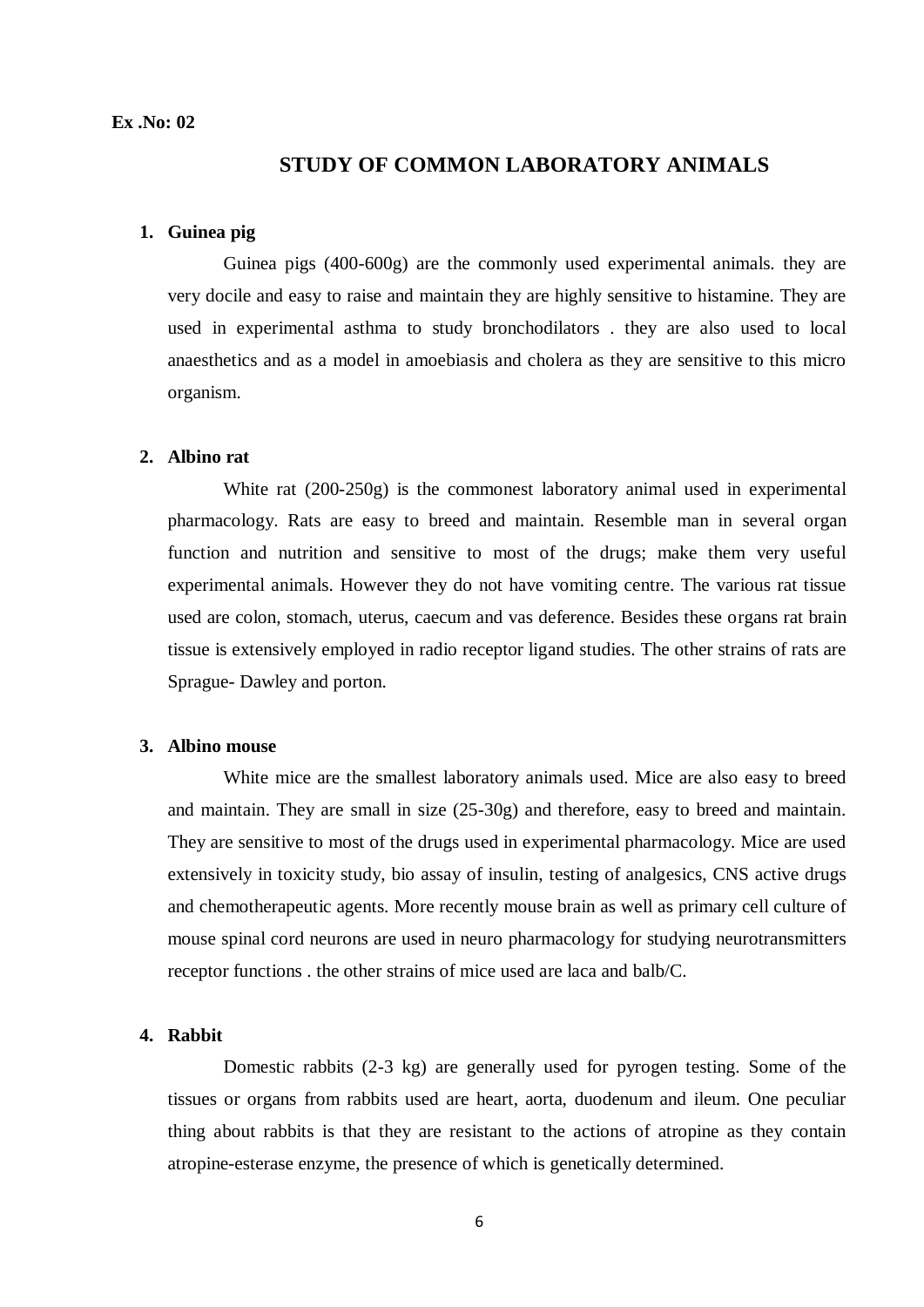## **5. Frog**

Frogs (150-200g) were one time extensively used in experimental pharmacology. However, recently the use of wild frogs for experimental purposes has been banned. Earlier, frogs were used for isolated heart, rectus abdominis muscle preparation, study of muscle nerve and ciliary movements, respectively. Frogs were also used for the study of nerve block type of local anaesthetics . frogs are inexpensive and easily available, and the ban on the use of frogs has been debated.

#### **Other animals**

Cats, dogs and monkeys are used for pharmacological investigations of drugs. Cats and dogs were one time commonly used to study blood pressure experiments. But their use has been now restricted. However beagle dogs are the only strain approved by regulatory authorities (USFDA) for preclinical testing of new drugs.

#### **Alternatives to animal experimentation**

Because of the growing concern on the use of animals in biomedical research in several countries have passed legislation to prevent or usage of animal experimentation . these include experiment with tissue and body fluids of normal animals and human use of micro organisms, primary cell culture and cell lines, use of models and computer simulation and software are being used now a days

As per the common laboratory alternate animals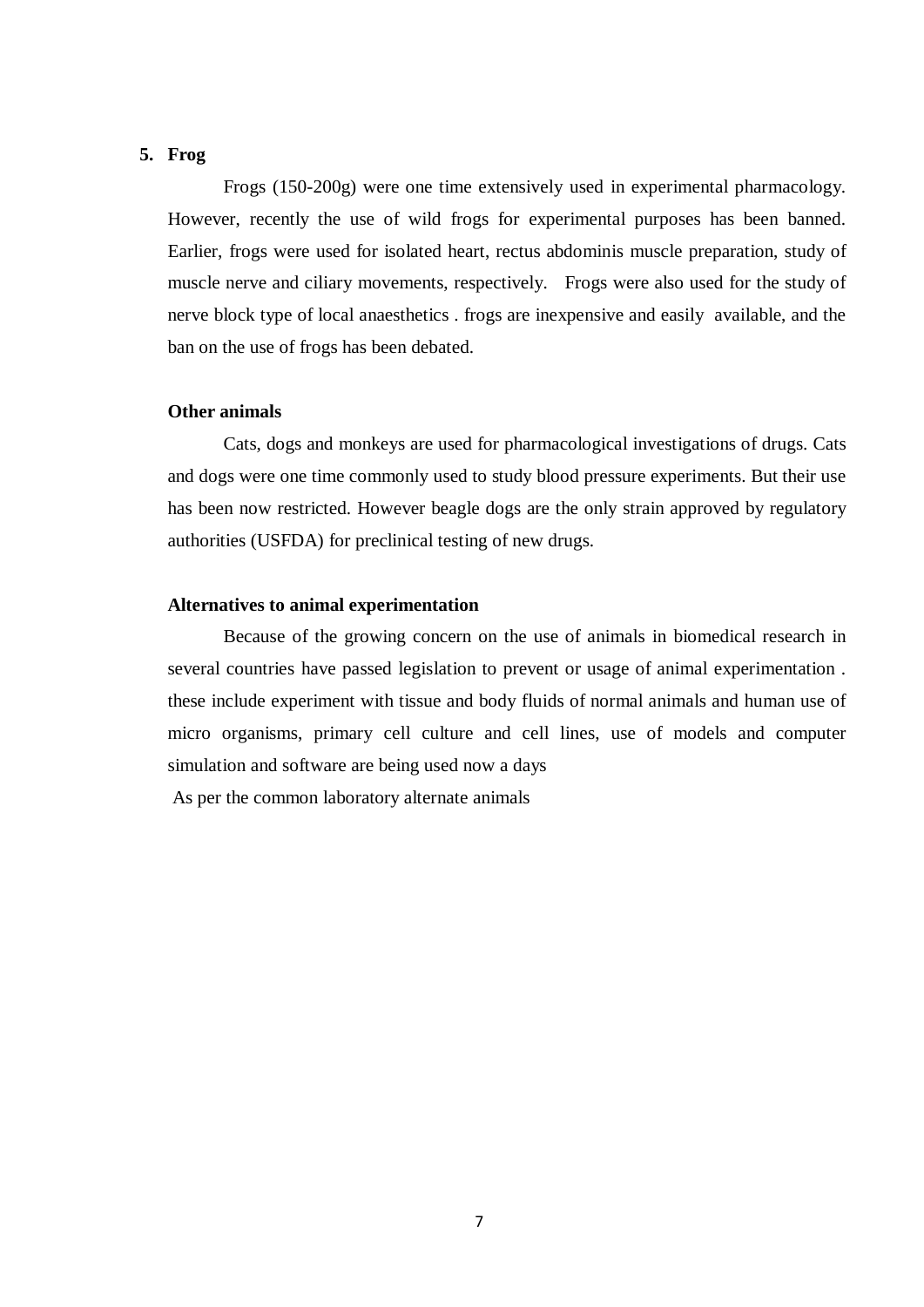| Zebra fish       | Danio rerio        | Developmental assay |
|------------------|--------------------|---------------------|
|                  |                    | Drug discovery      |
|                  |                    | Neurobiology        |
|                  |                    | Toxicity            |
| Worms            | <b>Habolitis</b>   | Developmental assay |
|                  |                    | Neurobiology        |
|                  |                    | Toxicity            |
| <b>Fruit fly</b> | <b>Drosphila</b>   | Cancer biology      |
|                  |                    | Developmental assay |
|                  |                    | Neuroscience        |
| <b>Tunicates</b> | Ciona sp           | Developmental assay |
|                  |                    | Neuroscience        |
|                  |                    |                     |
| <b>Star fish</b> | <b>Echinoderms</b> | Developmental assay |
|                  |                    | neuroscience        |
|                  |                    |                     |
|                  |                    |                     |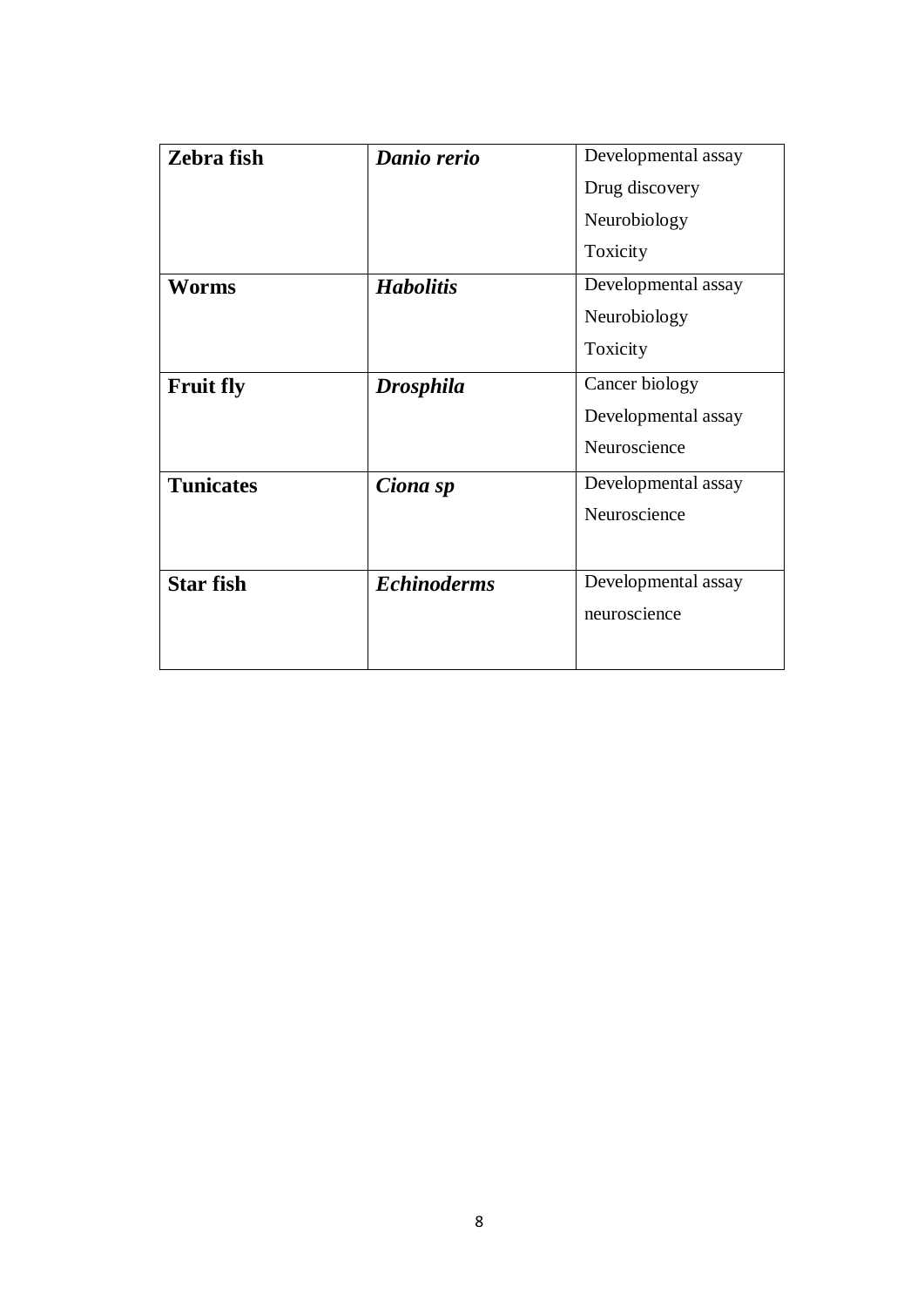#### **CPCSEA GUIDELINES FOR LABORATORY ANIMAL FACILITY.**

Good Laboratory Practices (GLP) for animal facilities is intended to assure quality maintenance and welfare of animals used in laboratory studies while conducting biomedical and behavioural research and testing of products.

## **1. GOAL**

The goal of these Guidelines is to promote the humane care of animals used in biomedical and behavioural research and testing with the basic objective of providing specifications that will enhance animal well being, quality in the pursuit of advancement of biological knowledge that is relevant to humans and animals.

#### **2. VETERINARY CARE**

a. Adequate veterinary care must be provided and is the responsibility of a veterinarian or a person who has training or experience in laboratory animal sciences and medicine.

b. Daily observation of animals can be accomplished by someone other than a veterinarian; however, a mechanism of direct and frequent communication should be adopted so that timely and accurate information on problems in animal health, behaviour, and well being is conveyed to the attending veterinarian.

c. The veterinarian can also help the establishment in designing appropriate policies and procedures for ancillary aspects of veterinary care, such as use of appropriate methods to prevent and control diseases (e.g. vaccination and other prophylaxis, disease monitoring and surveillance, quarantine and isolation), operative and post-operative care, diagnosis and treatment of diseases as well as injuries. reviewing protocols and proposals, animal husbandry and animal welfare; monitoring occupational health hazards containment, and zoonosis control programs; and supervising animal nutrition and sanitation. Institutional requirements will determine the need for full-time or part-time or consultative veterinary services.

#### **3. ANIMAL PROCUREMENT**

a. All animals (like cattle, buffalo, sheep, goat, pigs, equine etc.) must be acquired lawfully as per the CPCSEA guidelines. Small animals and dogs can be procured from registered breeders. Large animals can be procured from farm, farmers or as per guidance of wild life department, as is done in case of macaques. Cats can be bred for their use. Rodents can be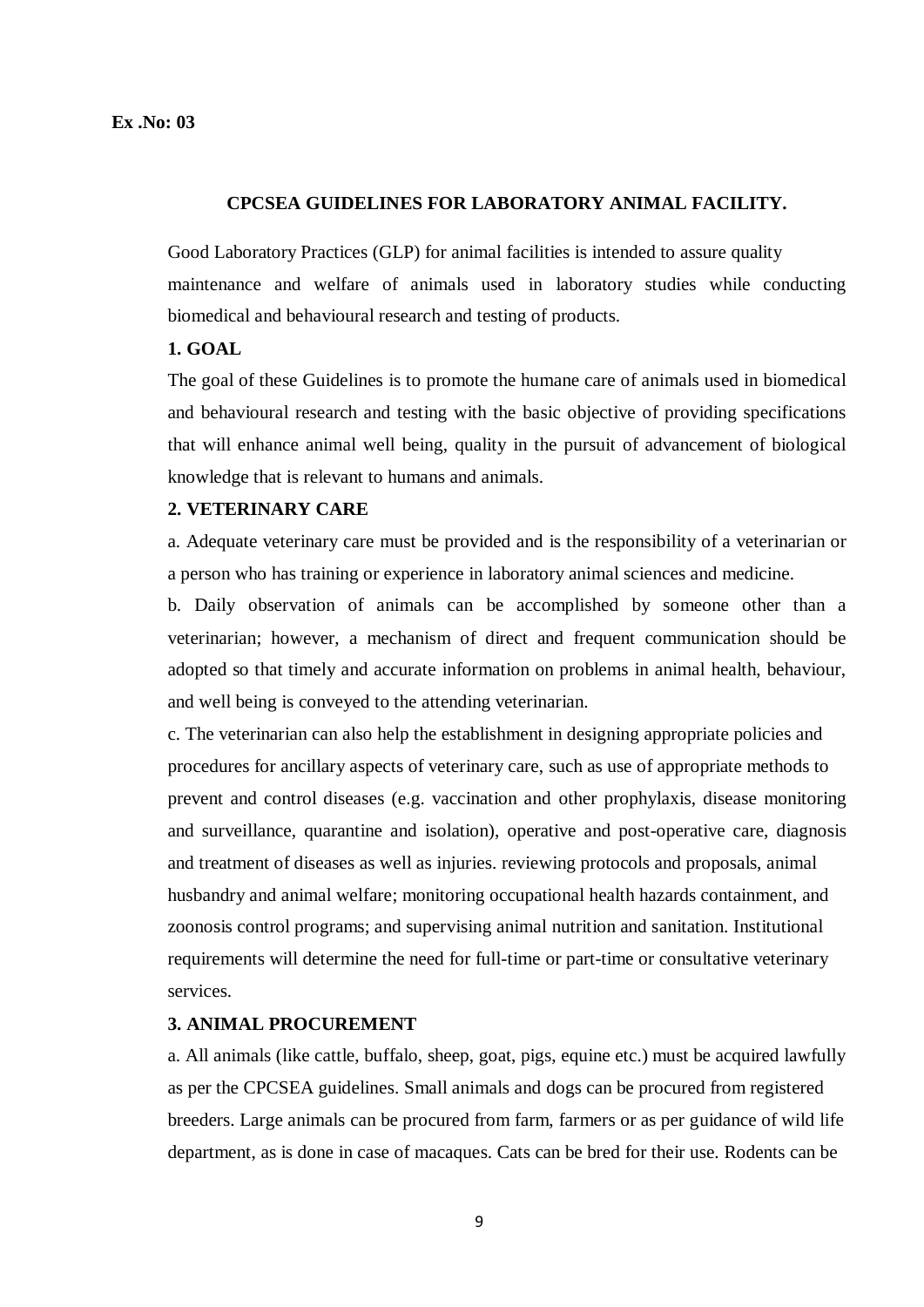imported from abroad after necessary licence from Director General of Foreign trade (DGFT) is obtained for import.

b. A health surveillance program for screening incoming animals should be carried out before purchase to assess animal quality. Methods of transportation should also be taken into account

c. Each consignment of animals should be inspected for compliance with procurement specifications, and the animals should be quarantined and stabilized according to procedures appropriate for the species and circumstances.

#### 4. QUARANTINE, STABILIZATION AND SEPARATION

a. Quarantine is the separation of newly received animals from those already in the facility until the health and possibly the microbial status of the newly received animals have been determined. An effective quarantine minimizes the chance for introduction of pathogens into an established colony. The duration at quarantine in small lab animals is from one week to one month and large animals allowed up to 6 weeks (cat, dog, monkey, etc). However, duration of quarantine can be increased depending on type of infection / suspected infection noticed in the animals.

b. Effective quarantine procedures should be used for non-human primates to help limit exposure of humans to zoonotic infections. The period varies from 2 to 3 months depending on the reaction of TB testing. Any macaque found positive for TB for at least two times and shows signs of weight loss or ill health should be euthanized as is practiced internationally to prevent spreading of TB to workers and other macaques.

c. Regardless of the duration of quarantine, newly received animals should be given a period for physiologic, psychologic and nutritional stabilization before their use. The length of time stabilization will depend on the type and duration of animal transportation, the species involved and the intended use of the animals.

d. Physical separation of animals by species is recommended to prevent interspecies disease transmission and to eliminate anxiety and possible physiological and behavioural changes due to interspecies conflict.

e. Such separation is usually accomplished by housing different species in separate rooms; however, cubicles, laminar-flow units, cages that have filtered air or separate ventilation, and isolators can be used as suitable alternatives.

f. In some instances, it shall be acceptable to house different species in the same room, for example, if two species have a similar pathogenic status and are behaviourally compatible.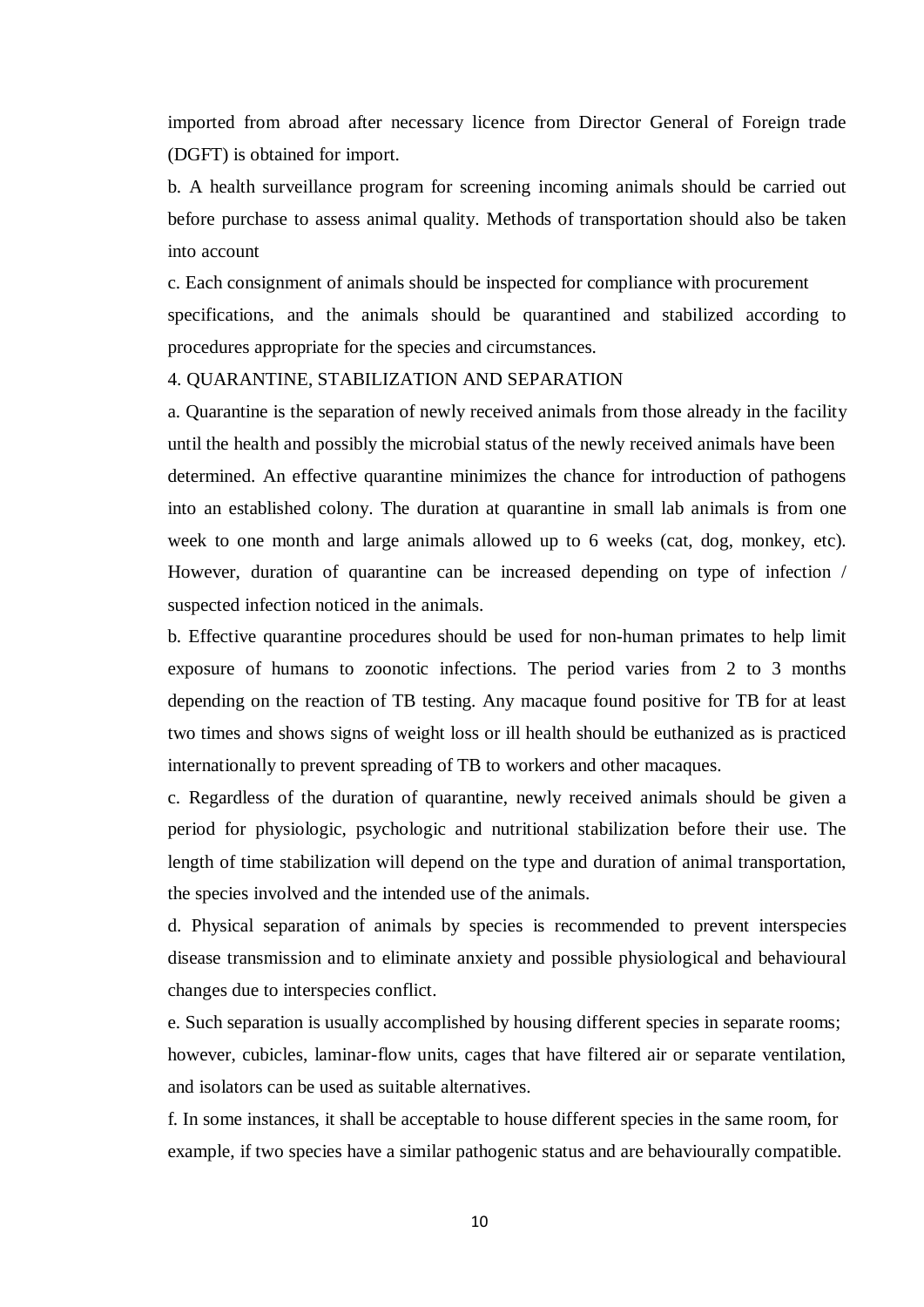Separate set of personnel should be identified for taking care of these infected (sick) animals and other workers should be restricted from entering in to the facilities unless otherwise required and after handling these animals they should not be handling any other animals in the facilities

# **5. SURVEILLANCE, DIAGNOSIS, TREATMENT AND CONTROL OF DISEASE**

(a) All animals should be observed for signs of illness, injury, or abnormal behaviour by animal house staff. As a rule, this should occur daily, but more-frequent observations might be warranted, such as during postoperative recovery or when animals are ill or have a physical deficit. It is imperative that appropriate methods be in place for disease surveillance and diagnosis

(b) Post-mortem examination and signs of illness, distress, or other deviations from normal health condition in animals should be reported promptly to ensure appropriate and timely delivery of veterinary medical care. Animals that show signs of a contagious disease should be isolated from healthy animals in the colony. If an entire room of animals is known or believed to be exposed to an infectious agent (e.g. Mycobacterium tuberculosis in non-human primates), the group should be kept intact and isolated during the process of diagnosis, treatment, and control. Animals suffering from contagious diseases like Tuberculosis etc. must be euthanized as is practiced internationally to prevent its spread to other animals and often animal handlers.

(c) The isolation, quarantine and stabilization programs for newly arrived animals are necessary to provide time to assess their health status, allow them to recover from the stress of shipment and an opportunity to adapt to their new environment. The extent of these programs depends on several factors, including species and source of the animals as well as their intended use. For some animals, such as rodents obtained from reliable sources for which health status is known, visual inspection on arrival may suffice. For species such as nonhuman primates, farm animals, wild animals, dogs, cats and nonspecific pathogen free rabbits and rodents, appropriate quarantine and isolation procedures must be employed.

(d) Preventive medicine programs such as vaccinations, ecto- and endoparasite treatments and other disease control measures should be initiated according to currently acceptable veterinary medical practices appropriate to the particular species and source. Only animals of defined health status should be used in research and testing unless a specific, naturally occurring or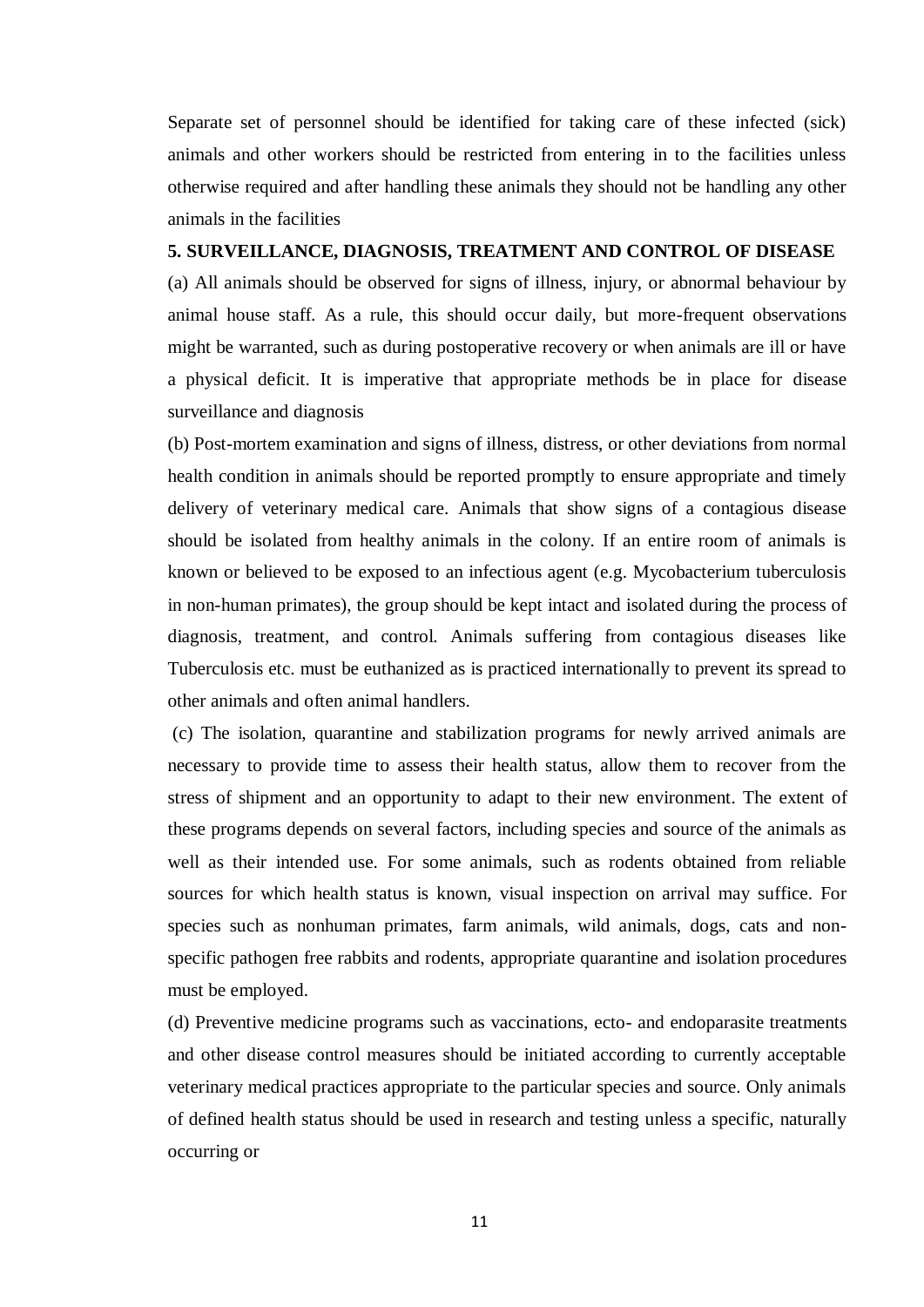induced disease state is being studied. Systems should be established to protect animals within the institution from exposure to diseases.

(e) Transgenic and mutant animals may be particularly susceptible to diseases and may require special protection to ensure their health. Systems to prevent spread of disease may include facility design features, containment/isolation equipment, and use of standard operating procedures. Training of animal care and research staff is essential to prevent spread of animal diseases.

(f) Disease surveillance is a major responsibility of the veterinarian and should include routine monitoring of colony animals for the presence of parasitic and microbiological agents that may cause overt or unapparent disease. Additionally, cells, tissues, fluids, and transplantable tumors that are to be used in animals should be monitored for infectious or parasitic agents that may cause disease in animals. The type and intensity of monitoring necessary will depend upon professional veterinary judgment and the species, source, use and number of animals housed and used in the facility.

(g) Diagnostic laboratory services must be available and used as appropriate. Laboratory services should include necropsy, histopathology, microbiology, clinical pathology, serology, and parasitology as well as other routine or specialized laboratory procedures, as needed. It is not necessary that all of these services be available within the animal facility (Facilities from other laboratories with appropriate capabilities may be used).

(h) Animals with infectious / contagious disease must be isolated from others by placin them in isolation units or separate rooms appropriate for the containment of the agents of concern. In certain circumstances, when an entire group of animals is known or suspected to be exposed or infected, it may be appropriate to keep the group intact during the time necessary for diagnosis and treatment, for taking other control measures, or for completion of a project.

(i) The veterinarian must have authority to use appropriate treatment or control measures,

including euthanasia in consultation with at least one more additional veterinarian if required, following diagnosis of an animal disease or injury. If possible, the veterinarian should discuss the situation with the principal investigator to determine a course of action consistent with experimental goals. However, if the principal investigator is not available, or if agreement cannot be reached, the veterinarian must have authority to act to protect the health and well- being of the institutional animal colony and workers.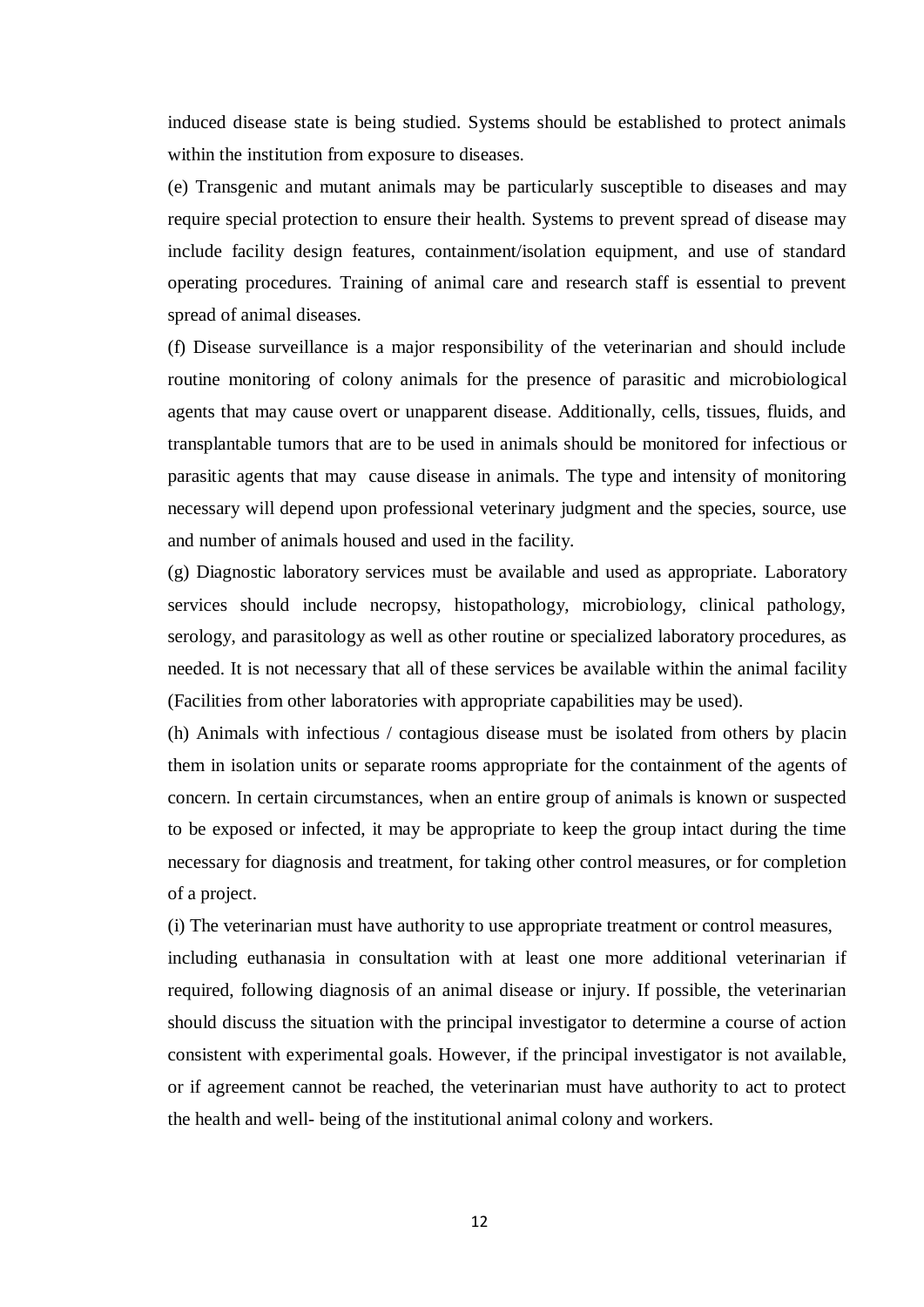#### 6. **ANIMAL CARE AND TECHNICAL PERSONNEL**

(a) Animal care programs require technical and husbandry support. Institutions should employ people trained in laboratory animal science or provide for both formal and on-thejob training to ensure effective implementation of the program (Annexure-7).

# **7. PERSONAL HYGIENE**

(a) It is essential that the animal care staff maintain a high standard of personal cleanliness. Facilities and supplies for meeting this obligation should be provided with appropriate Personnel Protective Equipment (PPE) e.g. showers, change of uniforms, footwear etc. (b) Clothing suitable for use in the animal facility should be supplied and laundered by the institution. A commercial laundering service is acceptable in many situations; however, institutional facilities should be used to decontaminate clothing exposed to potentially hazardous microbial agents or toxic substances. It is acceptable to use disposable gloves, masks, head covers, coats, coveralls and shoe covers. Personnel should change clothing as often as is necessary to maintain personal hygiene. Outer garments worn in the animal rooms should not be worn outside the animal facility.

(c) Washing and showering facilities appropriate to the program should be available. Personnel should not be permitted to eat, drink, smoke or apply cosmetics and perfumes in animal rooms. They should finish the work with animals as early as possible and sit somewhere else, outside and not in the animal rooms / areas. A separate area or room should be made available for these purposes.

# 8. **ANIMAL EXPERIMENTATION INVOLVING HAZARDOUS AGENTS**

(a) Institutions should have policies governing experimentation with hazardous agents. Institutional Bio-safety Committee whose members are knowledgeable about hazardous agents are in place in most of the higher-level education, research institutes and in many pharmaceutical industries for taking care of safety issues. This committee shall also examine the proposal on animal experiments involving hazardous agents in addition to its existing functions

(b) Since the use of animals in such studies requires special considerations, the procedures and the facilities to be used must be reviewed by both the Institutional Bio-safety committee and Institutional Animal Ethics Committee (IAEC). Disposing of tissues and fluids from such used animals must also be appropriately governed as per the laid in practices of the institution / bio-safety regulation.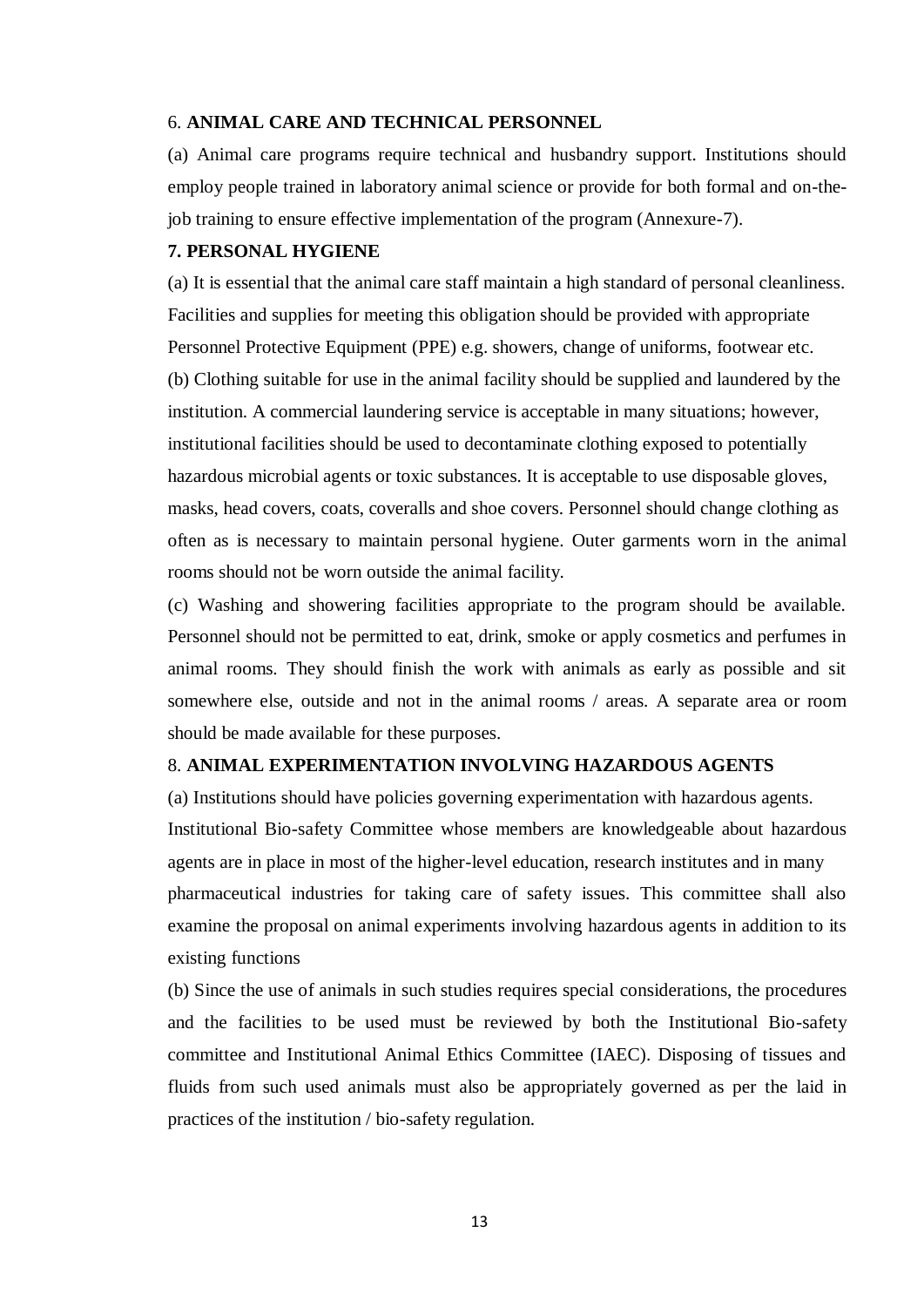#### 9. **MULTIPLE SURGICAL PROCEDURES ON SINGLE ANIMAL**

(a) Multiple surgical procedures on a single animal for any testing or experiment are not to be practiced unless specified in a protocol only approved by the IAEC.

(b) Individual animals should not be used in more than one experiment, either in the same or different projects, without the express approval of the IAEC. However, it is noted that Appropriate re-use of animals may reduce the total number of animals used in a project, result in better design of experiments, and reduce stress or avoid pain to additional animals. Animals that are used in more than one experiment should be permitted to recover fully from the first experiment before the subsequent experiment is performed. Certification of attending veterinarian is however, required before subjecting animal to the second experiment.

#### 10. **DURATIONS OF EXPERIMENTS**

No animal should be used for experimentation for more than 3 years unless adequate justification is provided.

# **11. PHYSICAL RESTRAINT**

(a) Brief physical restraint of animals for examination, collection of samples, and a variety of other clinical and experimental manipulations can be accomplished manually or with devices be suitable in size and design for the animal being held and operated properly to minimize stress and avoid injury to the animal.

(b) Prolonged restraint of any animal, including the chairing of non-human primates, should be avoided unless essential to the research objectives. Less restrictive systems, such as the tether system or the pole and collar system should be used when compatible with research objectives.

(c) Following points should be considered during handling and restraining animals:-

i. Animals should be handled by competent individuals trained in methods that cause minimaldistress and injury (for example, a person with a publication to his/her credit and post/experience in relevant techniques for handling animals is preferable).

ii. The use of restraint devices is sometimes essential for the welfare of the animal and safety of the handler. Restraint devices should be used to the minimum

iii. extent, for the minimum period required to accomplish the purpose of the experiment and be appropriate for the animal.

iv. Tranquilisers or anaesthetics may initially be used to aid restraint but they may prolong recovery from the procedure. When these agents have been used, recovery of the animals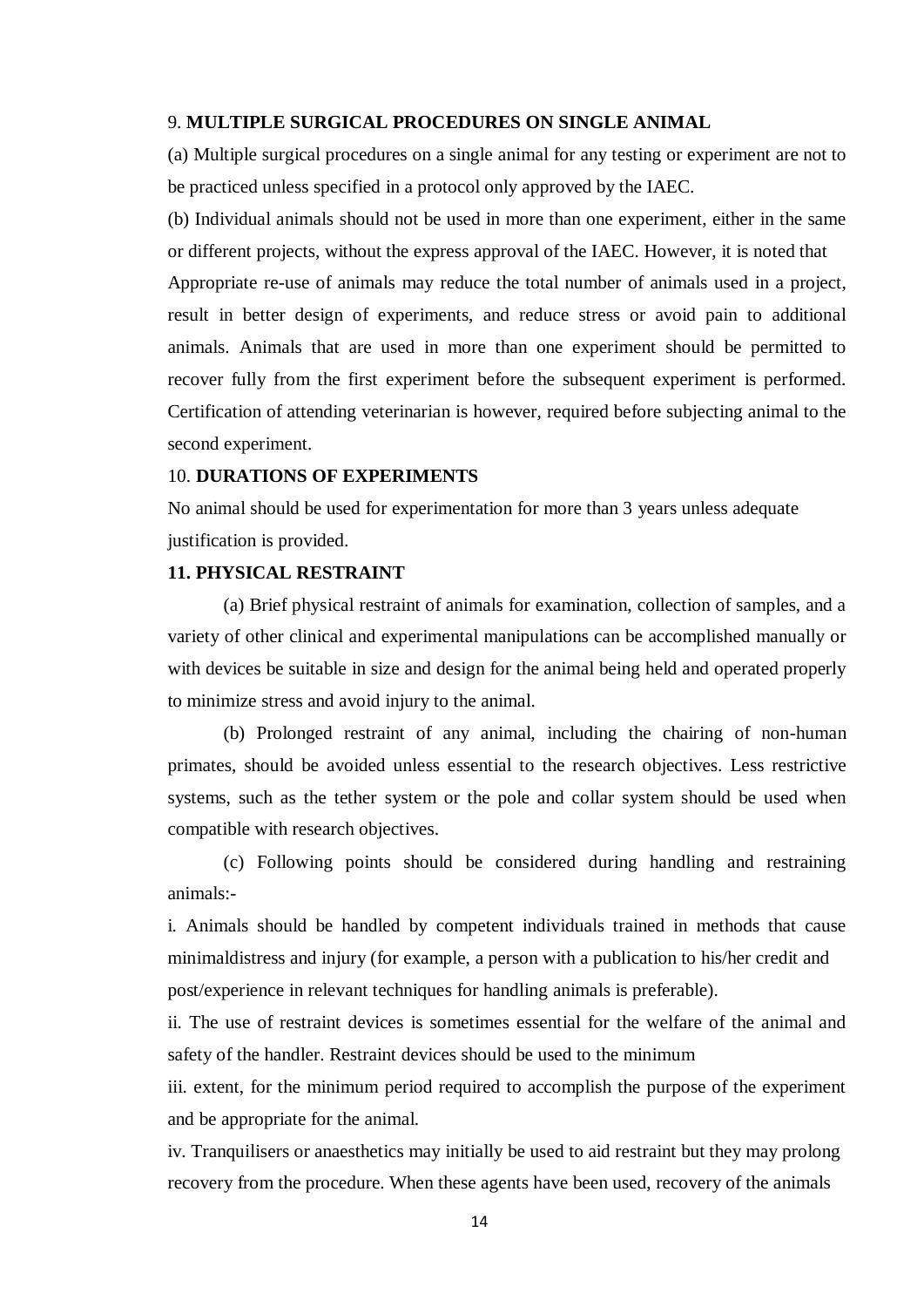should be closely monitored.

(d) The following are important guidelines for the use of restraint equipments:

i. Restraint devices cannot be used simply as a convenience in handling or managing animals. The period of restraint should be the minimum required to accomplish the research objectives. Animals to be placed in restraint devices should be given training to adapt to the equipment, prior to initiation of the experimentation.

ii. Provision should be made for observation of the animal at appropriate intervals. Veterinary care should be provided if symptoms or illness associated with restraint are observed. The presence of illness, or severe behavioural change should be dealt with by temporary or permanent removal of the animal from restraint related protocol.

#### **12. LOCATION OF ANIMAL FACILITIES TO LABORATORIES**

Good animal husbandry and human comfort and health protection require physical separation of animal facilities from personnel areas such as offices, break room, training and education room.

 $\Box$  Laboratory animals are very sensitive to their living conditions. It is important that they shall be housed in an isolated building located as far away from human habitations as possible and not exposed to dust, smoke, noise, wild rodents, insects and birds. The building, cages and environment of animal rooms are the major factors, which affect the quality of animals.

 $\Box$  This separation can be accomplished by having the animal quarters in a separate building, wing, floor, or room. Careful planning should make it possible to place animal housing areas adjacent to or near laboratories, but separated from them by barriers such as entry locks, corridors, or floors.

 $\Box$  While planning an animal facility the space should be well divided for various activities. The animal rooms should occupy about 50-60% of the total constructed area and the remaining area should be utilized for services such as stores, washing, office and staff, machine rooms, quarantine and corridors. The environment of animal room (Macro-Environment) and animal cage (Microenvironment) are factors on which the production and experimental efficiency of the animal depends. Since animals are very sensitive to environmental changes, sharp fluctuations in temperature, humidity, light, sound and ventilation should be avoided. The recommended space requirements for animal rooms, for different species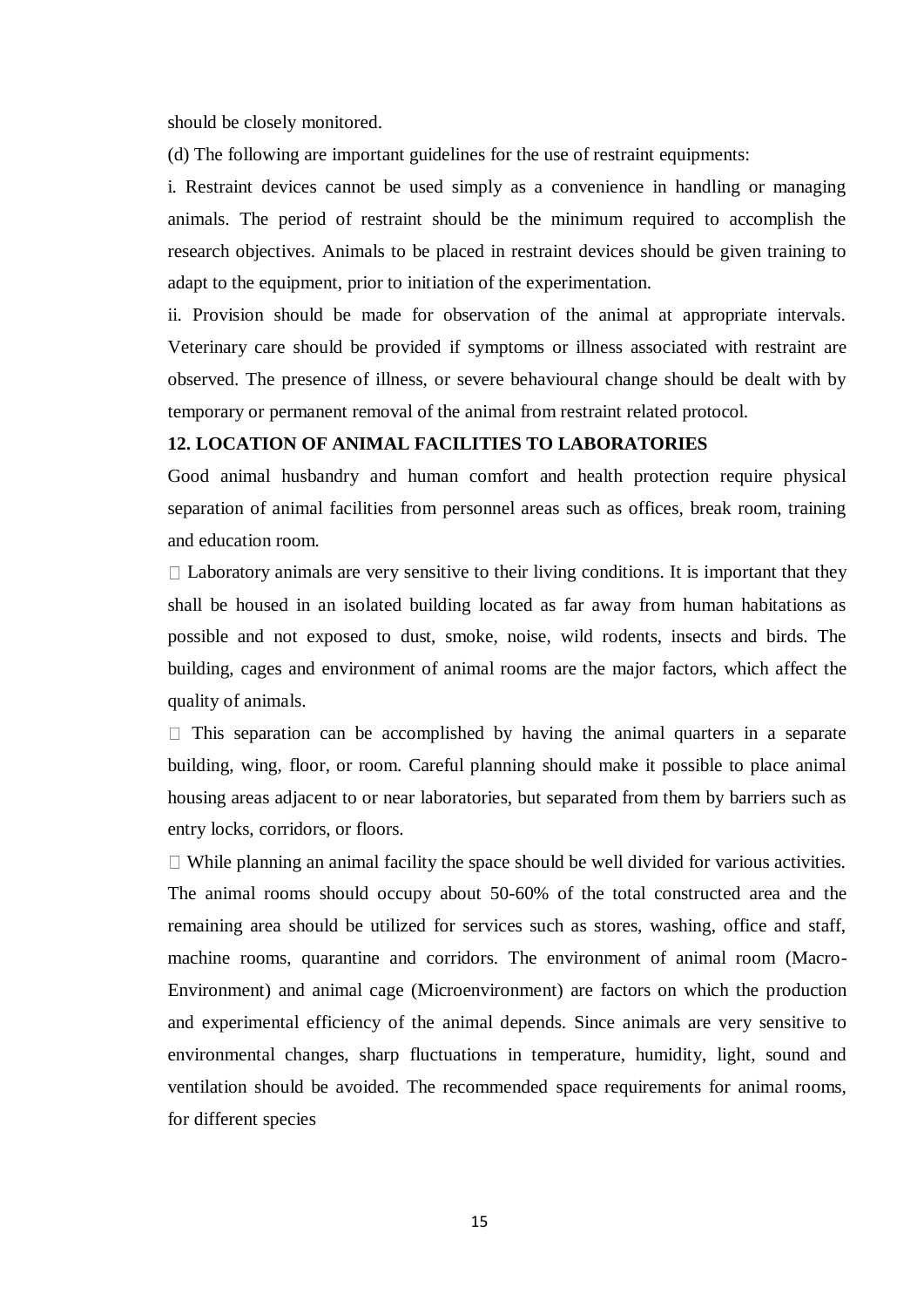#### **13. FUNCTIONAL AREAS**

(a) The size and nature of a facility will determine whether areas for separate service functions are

possible or necessary. Sufficient animal area required to:

 $\Box$  Ensure separation of species or isolation of individual projects when necessary;

 $\Box$  Receive, quarantine, and isolate animals; and

 $\Box$  Provide for animal housing.

(b) In facilities that are small, maintain few animals or maintain animals under special conditions (e.g., facilities exclusively used for housing germfree colonies or animals in runs and pens)some functional areas listed below could be unnecessary or included in a multipurpose area. Professional judgement must be exercised when developing a practical system for animal care.

□ Specialized laboratories or

 $\Box$  Individual areas contiguous with or near animal housing areas for such activities as surgery,intensive care, necropsy, radiography, preparation of special diets, experimental manipulation,treatment, and diagnostic laboratory procedures containment facilities or

 $\Box$  Equipment, if hazardous biological, physical, or chemical agents are to be used

 $\Box$  Receiving and storage areas for food, bedding

 $\Box$  Pharmaceuticals and biologics, and supplies

 $\Box$  Space for administration, supervision, and direction of the facility

 $\square$  Showers, sinks, lockers and toilets for personnel

 $\Box$  An area for washing and sterilization equipment and supplies,

- $\Box$  An autoclave for equipment
- □ Food, and bedding; and separate areas
- $\Box$  For holding soiled and cleaned equipment
- $\Box$  An area for repairing cages and equipment
- $\Box$  An area to store wastes prior to incineration or removal

### **14. PHYSICAL FACILITIES**

The physical condition and design of animal facility determine, to a great extent, the efficiency and economy of this operation. The design and size of an animal facility depend on the scope of institutional research activities, animals to be housed, physical relationship to the rest of the institution, and geographic location. A well planned, properly maintained facility is an important element in good animal care.

(a) Housing facility should be compatible with the needs of the species to be housed.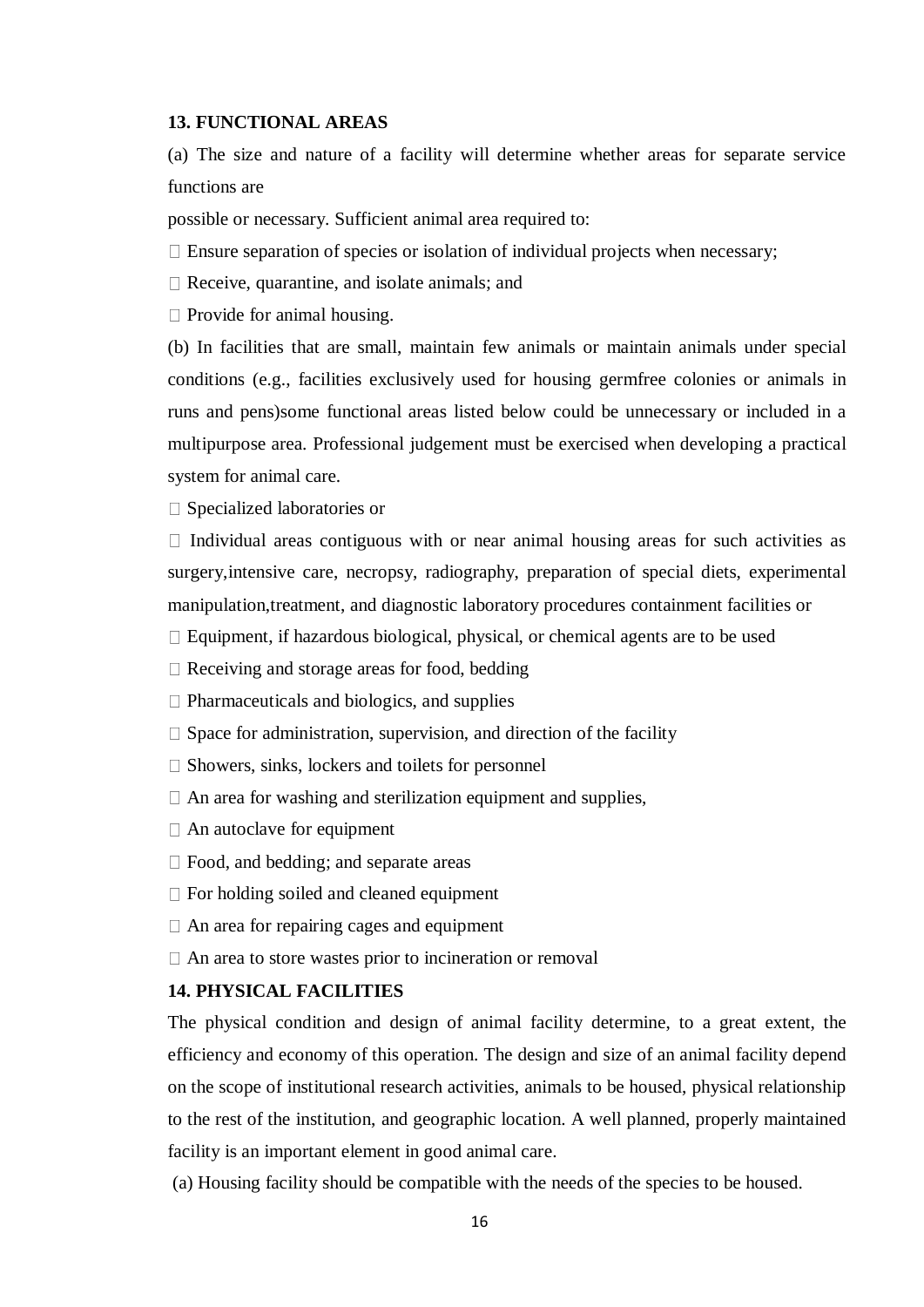(b) Housing Facilities should be designed and operated to facilitate control of environmental factors to exclude vermin and limit contamination associated with the housing of animals,

delivery of food, water, bedding, and the entry of people and other animals.

(c) Housing Facilities should be maintained in good repair. Walls and floors should be constructedof durable materials with surfaces that can be cleaned and disinfected readily.

(d) Housing Facilities should be kept clean and tidy and operated to achieve maximum possiblehygiene.

(e) There should be a pest control programme to monitor and control vermin.

(f) There should be adequate and appropriate storage areas for food, bedding and equipment.

(g) Deodorants designed to mask animal odours should not be used in Housing Facilities as they may expose animals to volatile compounds which can alter metabolic processes. In addition, deodorants must not be used as a substitute for good cage and equipment cleaning practices and good ventilation.

(h) Cleaning practices should be monitored on a regular basis to ensure effective hygiene and sanitation. This may include visual inspection, monitoring water temperatures and microbiological testing of surfaces after cleaning.

(i) There should be proper water supply and drainage.

(j) There should be adequate contingency plans to cover such emergencies as flooding and fire, or the breakdown of lighting, heating, cooling or ventilation.

(k) In the interest of disease prevention and general animal welfare, access to the Housing Facilities by unauthorised persons should be restricted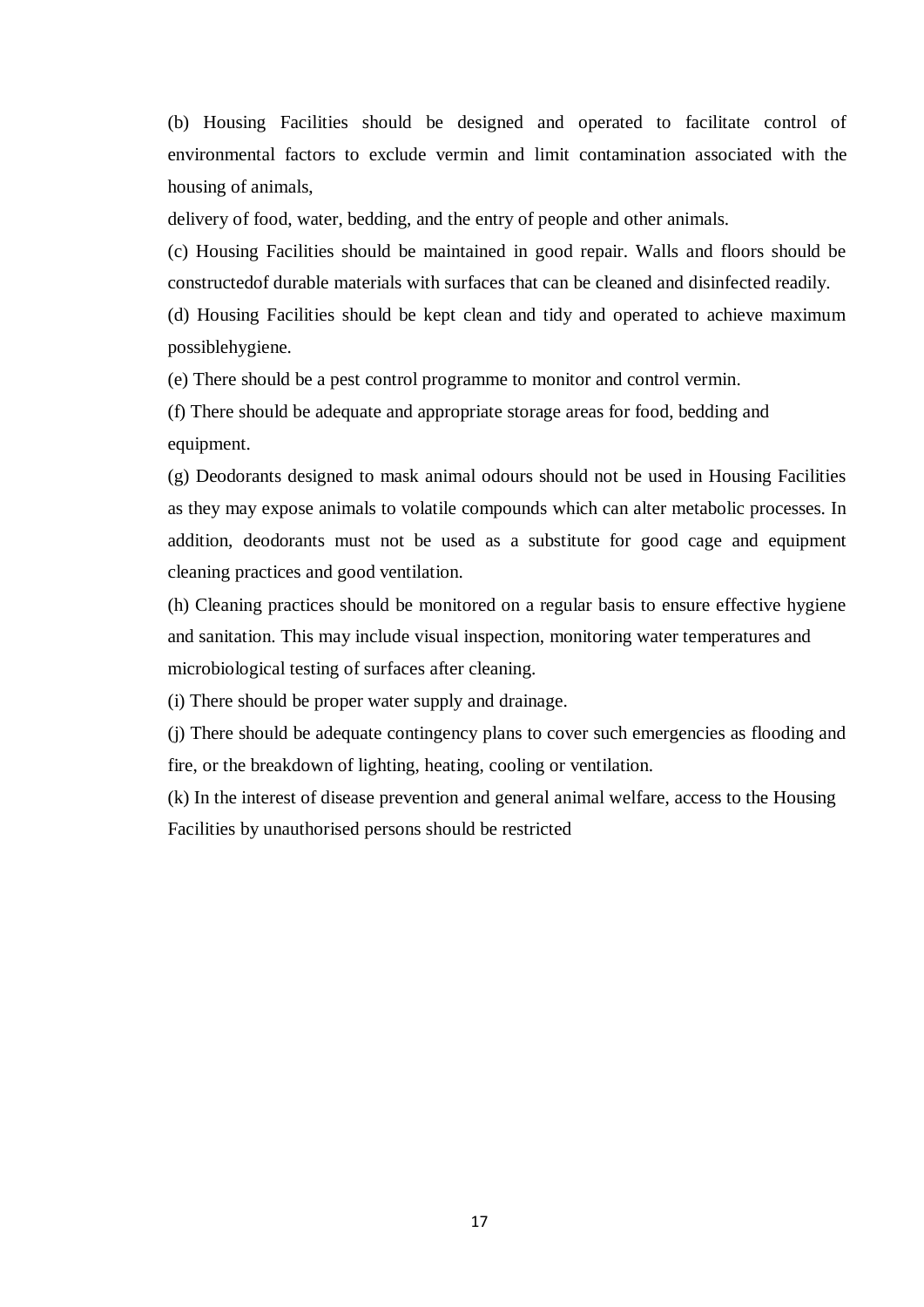# **STUDY OF DIFFRENT ROUTE OF DRUG ADMINISTRATION**

There are different route of drug administration by using laboratory animals

# **Aim:**

- 1. To learn how to handle, treat preparing animals for experiments and ethical guidelines during the treatment.
- 2. Measure the required volume of drugs using aspectic techniques
- 3. To learn how to give a different types of route of drug administration

# **How to handle:**

The good handling and restrained is most important techniques for correct administration. The restrain methods are 2 types

- 1. Physical method
- 2. Manual method
	- o Double handled manual method
	- o Single handled manual method

# **Route of drug administration**

- Enternal route (oral and intregastric)
- Parentral (I.V, I.M, I.P, S.C, I.D)
- Topical route (surface of the skin membrane)

# **Enternal route:**

The placement of drugs directly into any part of GIT directly it could be oral, sublingual, intra gastric.

# **Oral route:**

The swallowing of a drug through mouth by the desired drug along with water (*ad libitum*) or food. It is economic and convenient , safe and some animals can be trained to cooperated voluntarily. This route is not referable since it is in accurate.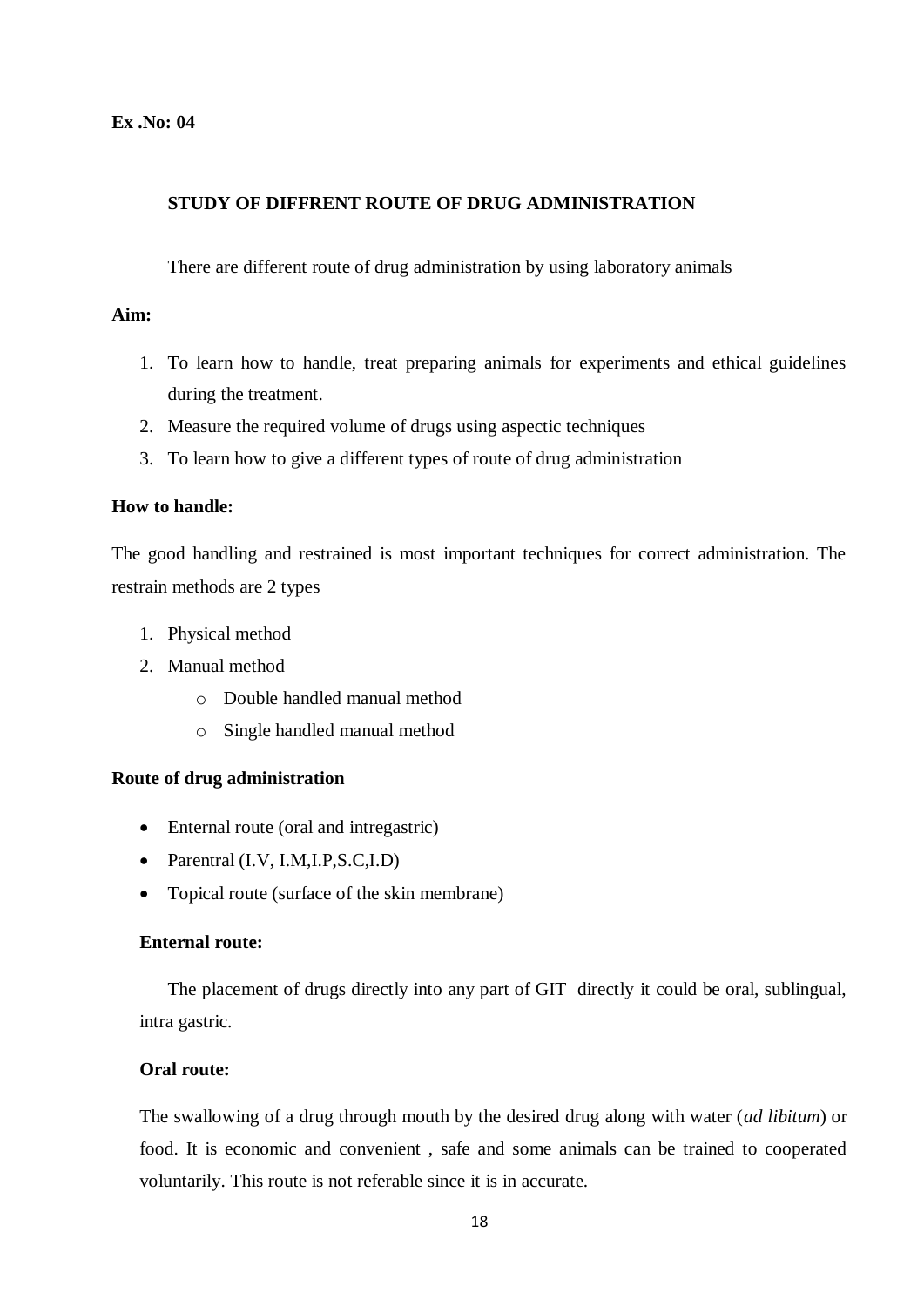#### **Intra gastric route:**

The administration of fluid / drugs directly into oesophagus or stomach it is often used instead of mixing the substance in water or food. This method is accurate for the dosing od animals.

The gastric lavage tube is a small curved, metallic tube with the ball on the tip, it is often used without anaesthesia.

#### **Parental route:**

Subcutaneous route: the part of the subcutaneous injection and back of neck it doesn't required large volume of drugs suitable for suspension.

#### **Intra peritoneal route:**

Commonly used in rat and mice, rapid absorption due to large particle surface, mouse may injected compared with rat (ranges from 2-10ml/kg )

#### **Intravenous route:**

It is the most efficient route of drug administration. It should be used with the help of restraining devices in the appropriate size for the animals to be injected. The tail vein is suitable for drug administration.

# **Topical route:**

Most convenient route for topical drugs, drugs like local anaesthetics, ointments and cream can be easily applied on the surface of the skin membrane. Eye drops and ointments were also used in this method. Animals like rabbit, guinea pig and rat are mainly use in this method.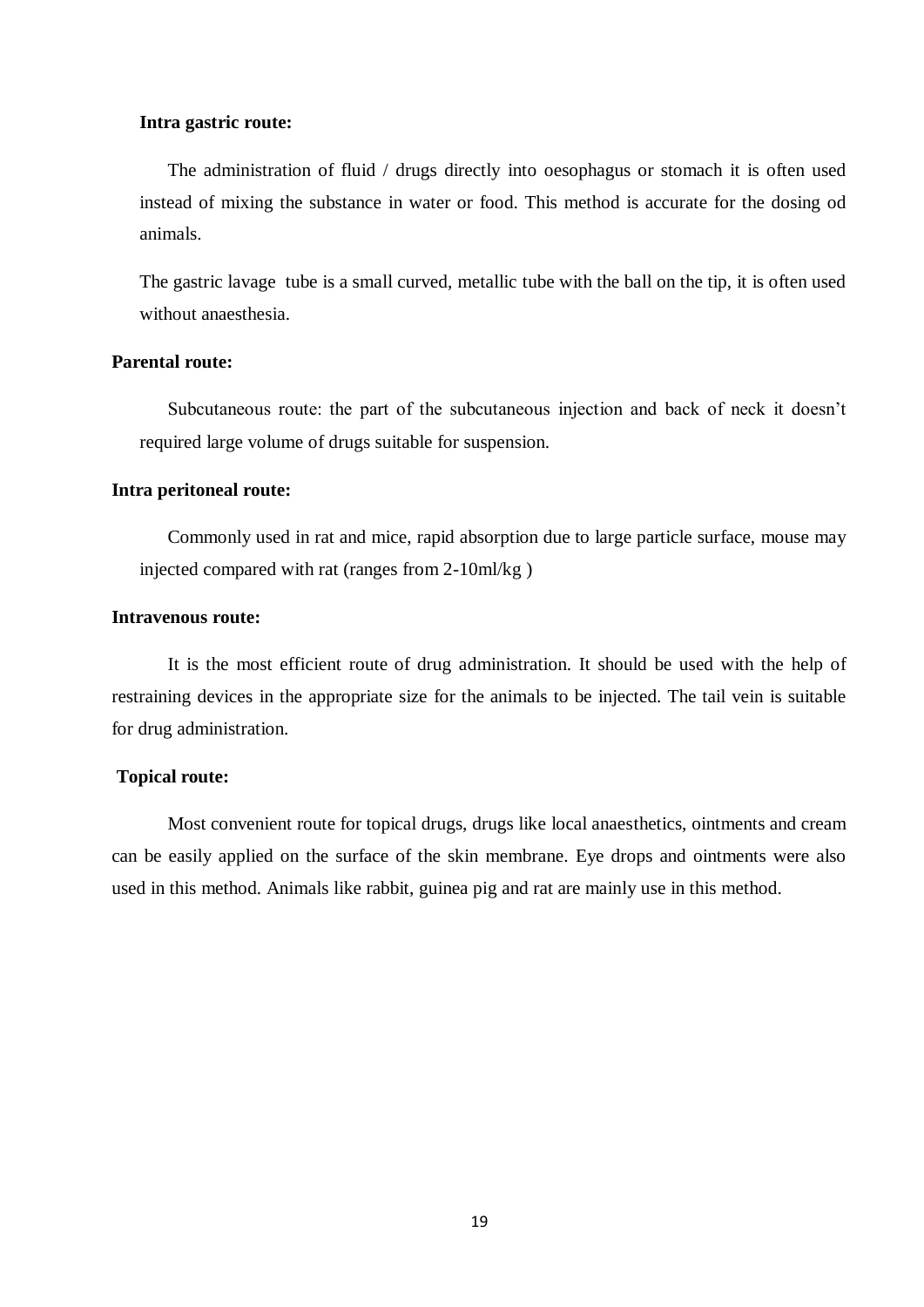# **EFFECT OF DRUGS ON RABBIT EYE**

#### **Aim**:

To study the Mydriatic effect of topically applied atropine on rabbit eye

#### **Principle:**

A large number of drugs are used for their local action in the eye as eye drops or eye ointments. Most of these drugs belongs to anti microbial, autonomic or local anaesthetic group. The eye is supplied by both sympathetic and parasympathetic nerves. The superior palpebral muscle and the dilator papillae of the iris have sympathetic supply. The sphincter pupillae of the iris has parasympathetic supply which exercises dominant control. The ciliary muscle is also supplied by parasympathetic nerve and when it contracts, the ciliary body is moved inwards and forwards. Because of the lens bulges forward and the eye is accommodated for near vision. The opposite effect is produced by the relaxation of ciliary muscle resulting in paralysis of accommodation. When the pupil dilates, the iris folds back near the opening of the canal of schlemn and the drainage of aqueous humour is decreased thereby increasing intraocular pressure. constriction of the pupil, by opposite action, will increase drainage and reduce intraocular pressure.

Topically applied drugs can affect the eye by changing conjuctival congestion, papillary size, light relex, corneal sensitivity and intraocular pressure. however the effects of drugs on papillary size, light reflex and corneal reflex can be easily studied by the students. the pupillary size can be measured by placing a transparent plastic scale in front of the eye but as close as possible. Light reflex is elicited by directing the light of a torch towards the pupil. The sensitivity of the cornea is tested by gently touching the cornea with a fine cotton swab stick from the side and not from the front of the eye. This elicits corneal reflex which manifests as blinking of the crystals.

#### **Requirements:**

Animal : Rabbit(2-5kg)

Drugs: Atropine (1%w/v) & Physostigmine (1%w/v)

Equipment: rabbit holder, pen torch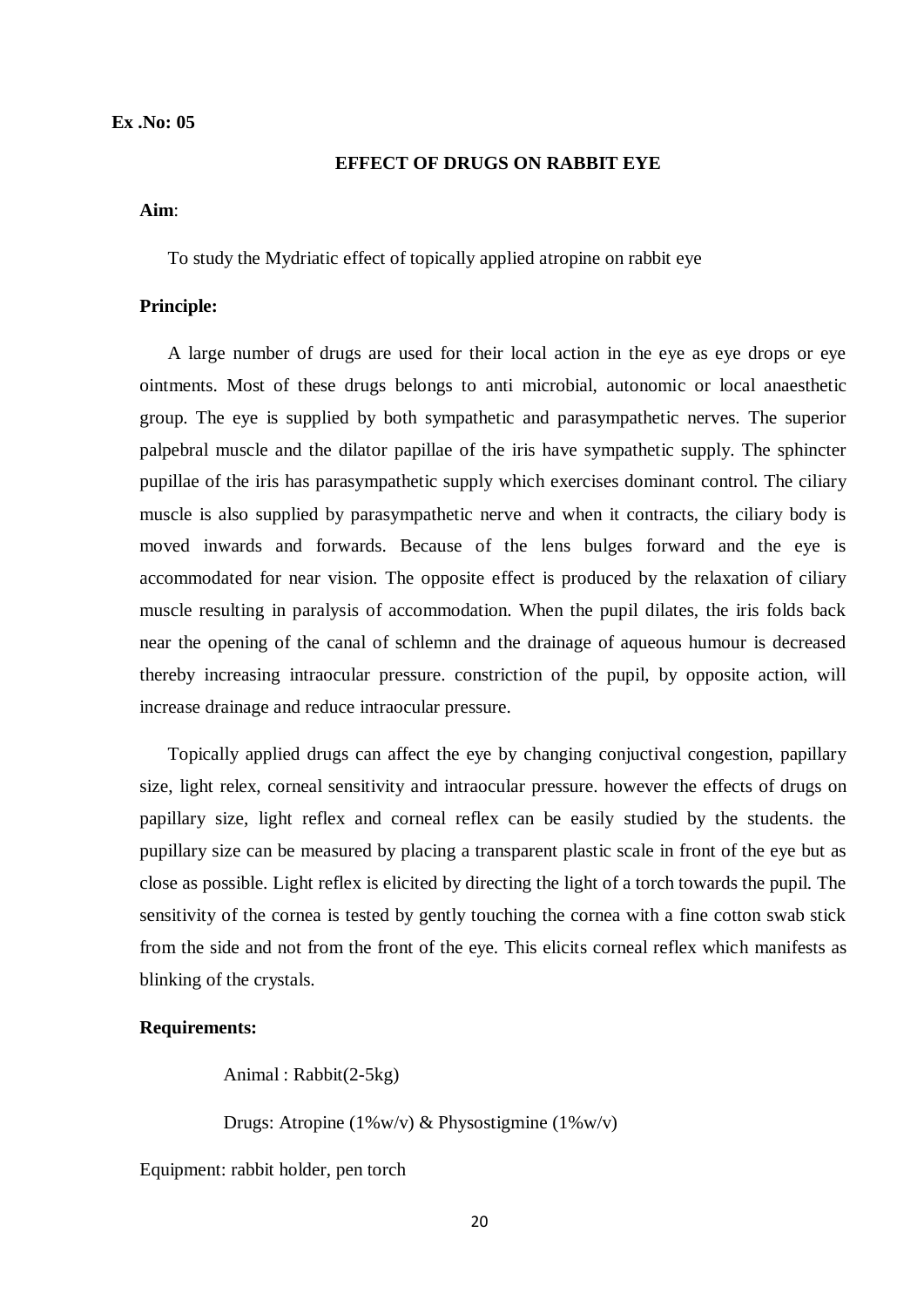# **Procedure:**

- 1. Place the rabbit in the rabbit holder by keeping the head outside
- 2. Observe size of the pupil in both the eyes
- 3. Examine the effect of light reflex by holding the torch in front of the eye moving light beam to and fro
- 4. Examine the corneal reflex by touching a side of the cornea with a cotton swab.
- 5. Instil a few drops of atropine solution in the conjunctiva over a period of 8-10 min in the right eye of the rabbit would serve as control. Instil normal saline in the left eye.
- 6. Record the pupillary size, light reflex and corneal refkex after ten minutes of drug initialisation and tabulate the observation.
- 7. Repeat the experiments with physostigmine and ephedrine

| <b>DRUG</b>   | <b>PUPILLARY</b> | <b>LIGHT REFLEX</b> | <b>CORNEAL</b> |
|---------------|------------------|---------------------|----------------|
|               | <b>SIZE</b>      |                     | <b>REFLEX</b>  |
| Saline        | Normal           | Present             | Present        |
| Physostigmine | Constriction     | Present             | Present        |
| Ephedrine     | <b>Dilation</b>  | Present             | Present        |
| atropine      | Dilation         | Absent              | Present        |

# **Observation**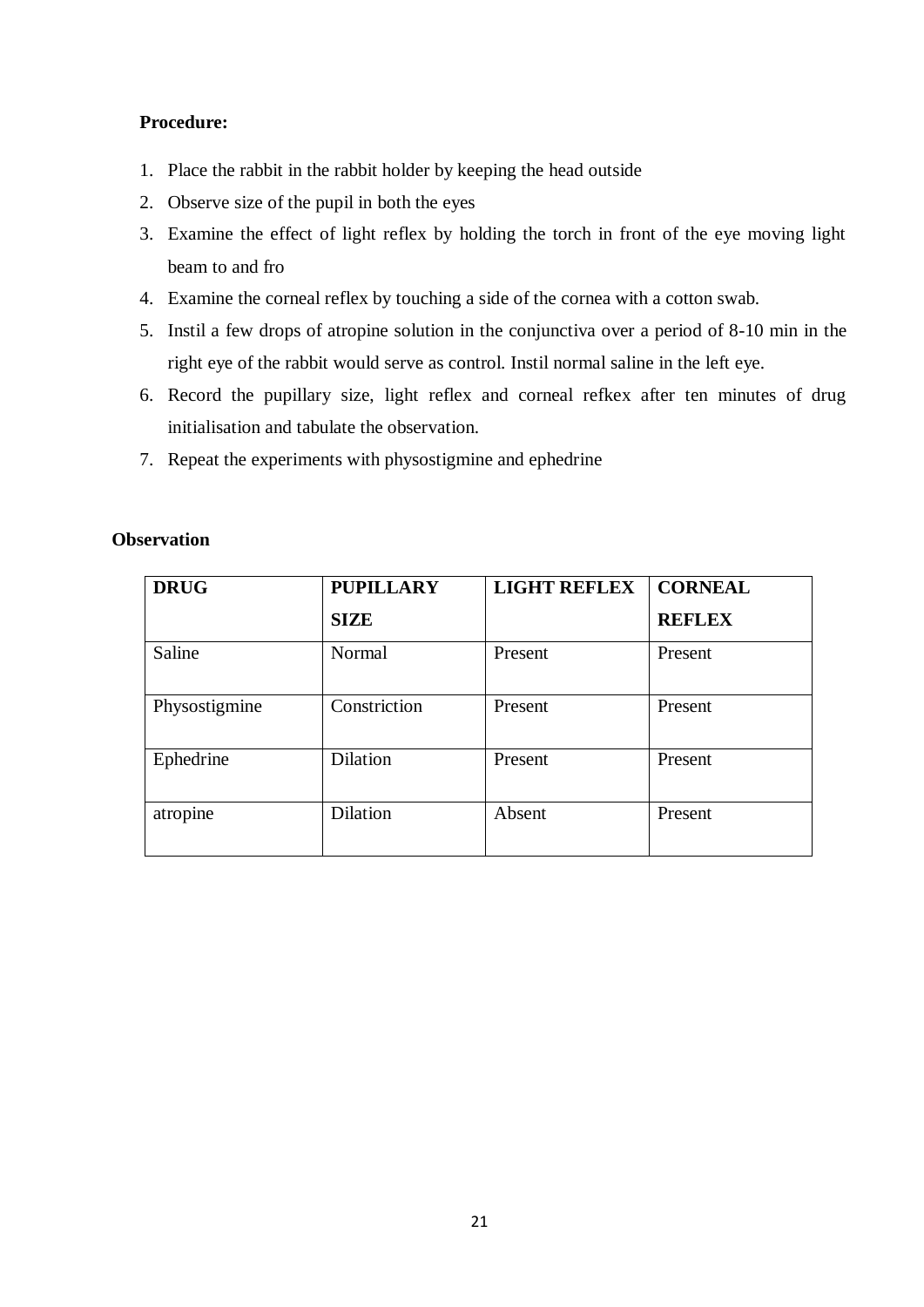# **EFFECT OF DRUGS ON CILIARY MOTILITY OF FROG OESOPHAGUS**

**Aim:** 

To study the effect of physostigmine and atropine on ciliary movement in frog buccal cavity.

# **Principles:**

Cilia in the buccal cavity and in the oesophagus helps in the movement of food particles. Similarly, the importance of mucociliary function has been established in respiratory tract and of pulmonary diseases such as chronic bronchitis, asthma and in cystic fibrosis. The integrity of mucociliary function is very important in these air way diseases. Cilia exhibit a great degree of autonomy in that they are capable of functioning in the absence of nervous innervations. It has also been demonstrated that the Ach present in the mucous membrane of trachea and buccal cavity helps in the ciliary movement. Ach serves as a local hormone and the presence of choline acetylase support the fact that Ach is locally synthesised in the mucous membranes.

# **Requirements:**

Animal: Frog

Drugs: Physostigmine stock solution (1µg/ml), Atropine stock solution (1µg/ml)

Physiological solution : Normal saline

# **Procedure:**

- 1. Decapitate the frog and pin the frog to the frog board on its back.
- 2. Pin the lower jaw to the abdomen cutting sufficiently the buccal cavity and exposing the oesophagus wet by irrigating it with normal saline.
- 3. To assess the distance travelled by the particles, fix two points. One start from lower jaw to other beginning of oesophagus. Keep this distance constant to measure the time taken by the particle to move from a fixed point in the lower jaw to the beginning of the oesophagus.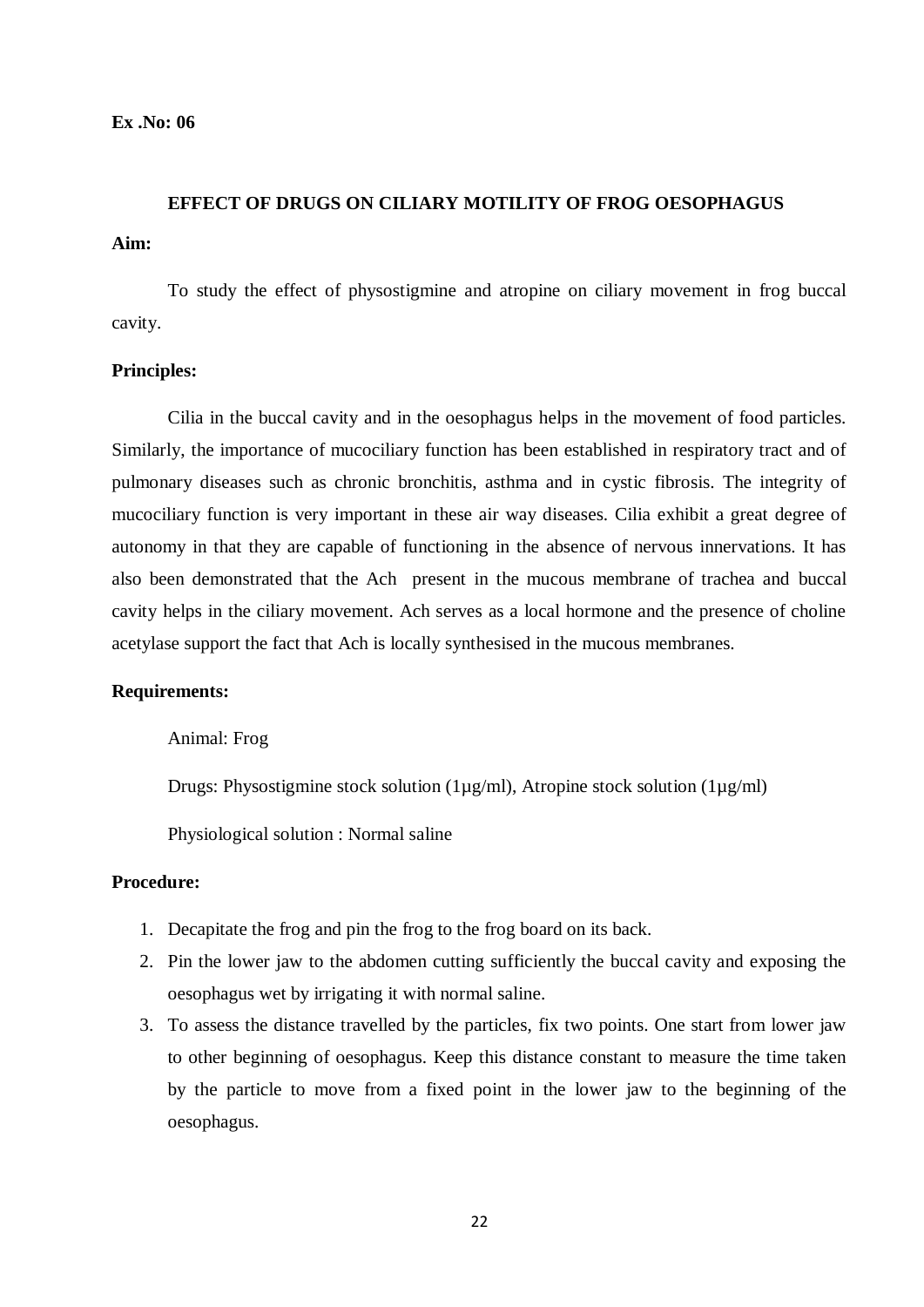- 4. Place a poppy seed or a small piece of cork at the premarked spot in jaw. Turn on the stop watch and note the time taken by the object to reach the beginning of the oesophagus . repeat this several times.
- 5. Put a few drops of physostigmine on the buccal cavity and after 10 min repeat step 4 note the tome.
- 6. Wash the buccal with normal saline. Put a few drops o atropine on the buccal cavity. After 10 min repeat the step 4. Note the time.
- 7. Find out the differences in the time taken by the object to move between the premarked distance in the buccal cavity in presence of saline, physostigmine and atropine.

**Inference:** Physostigmine reduces and atropine enhances the time taken by the object to move from the pre marked point in the lower jaw to reach the oesophagus , respectively .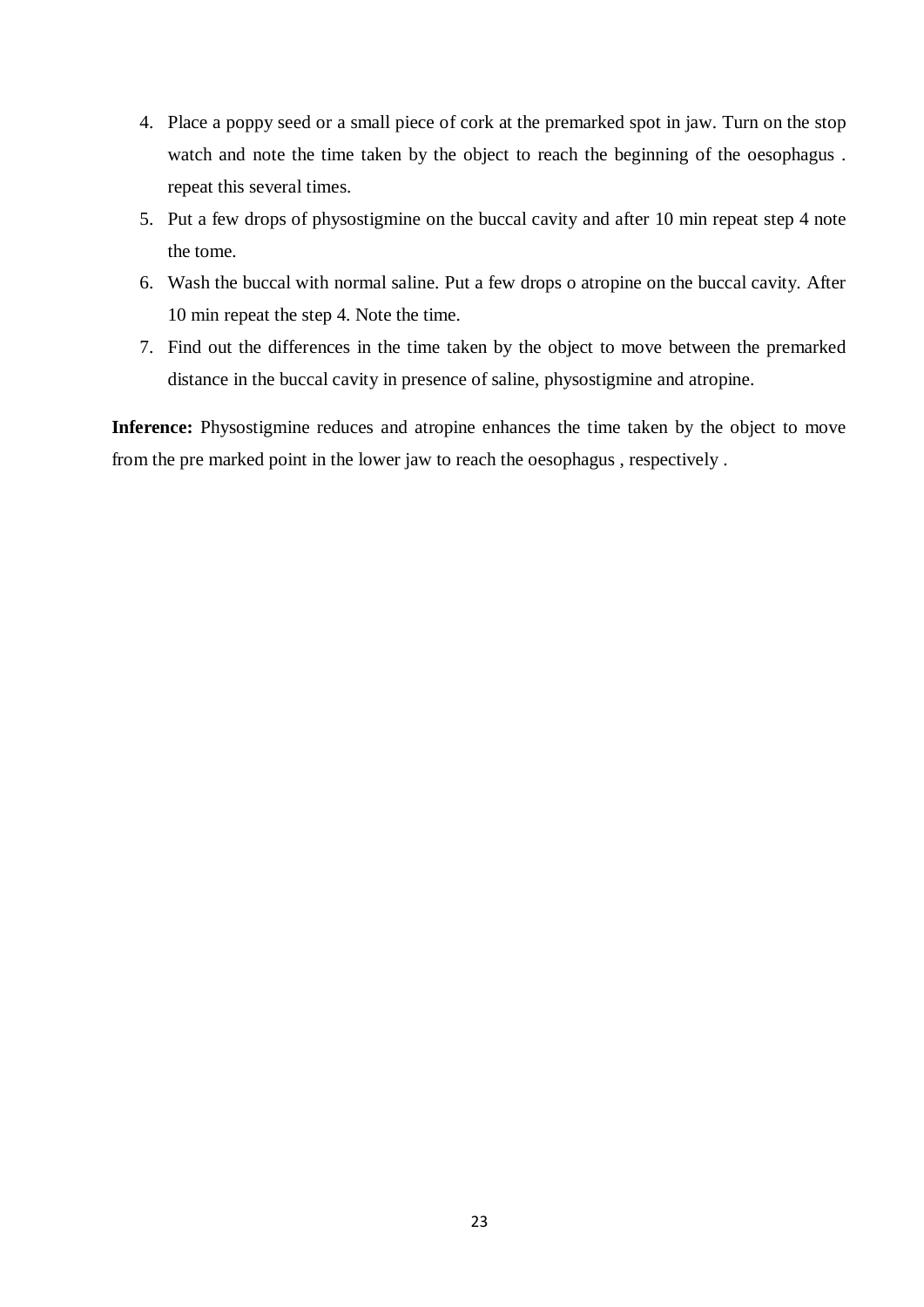# **EFFECTS OF SKELTAL MUSCLE RELAXANT USING ROTA –ROD APPARATUS Aim:**

To study the muscle relaxant property of diazepam in mice using rota rod apparatus

# **Principle:**

One of the important pharmacological action of anti anxiety agents of benzo diazepam class of drugs is muscle relaxaing property. The skeletal muscle relaxation together with taming or calming effect, these agents reduce anxiety and tension. The loss of muscle grip is an indication of muscle relaxation. This effect can be easily studied in animals using inclined plane or rotating rods.

The difference in the fall off time from the rotating rod between the control and diazepam treated animal is taken as an index of muscle relaxation . The angle of the slope of the inclined plane, or the rate of rotation of the rod should be adjusted such that a normal mouse can stay on the plane or on the rod for an appreciable period of time.

#### **Requirement:**

Animal : Mice (20-25gm)

Drugs: Diazepam of the drug and inject 1ml/100g of body weight of the mouse.

Equipment: Rota rod apparatus

# **Procedure:**

- 1. Weigh the animals and number them.
- 2. Turn on the instrument select an appropriate speed (20-25rpm)
- 3. Place the animal one by one on the rotating rod. One can place more than one mouse. Note down the fall off time when the mouse falls from the rotating rod. A normal mouse generally falls off within 3-5 min
- 4. Inject diazepam to all animals. After 30 min repeat the experiments as done in step 3 . note the fall off time.
- 5. Compare the fall off time of animals before and after diazepam treatment.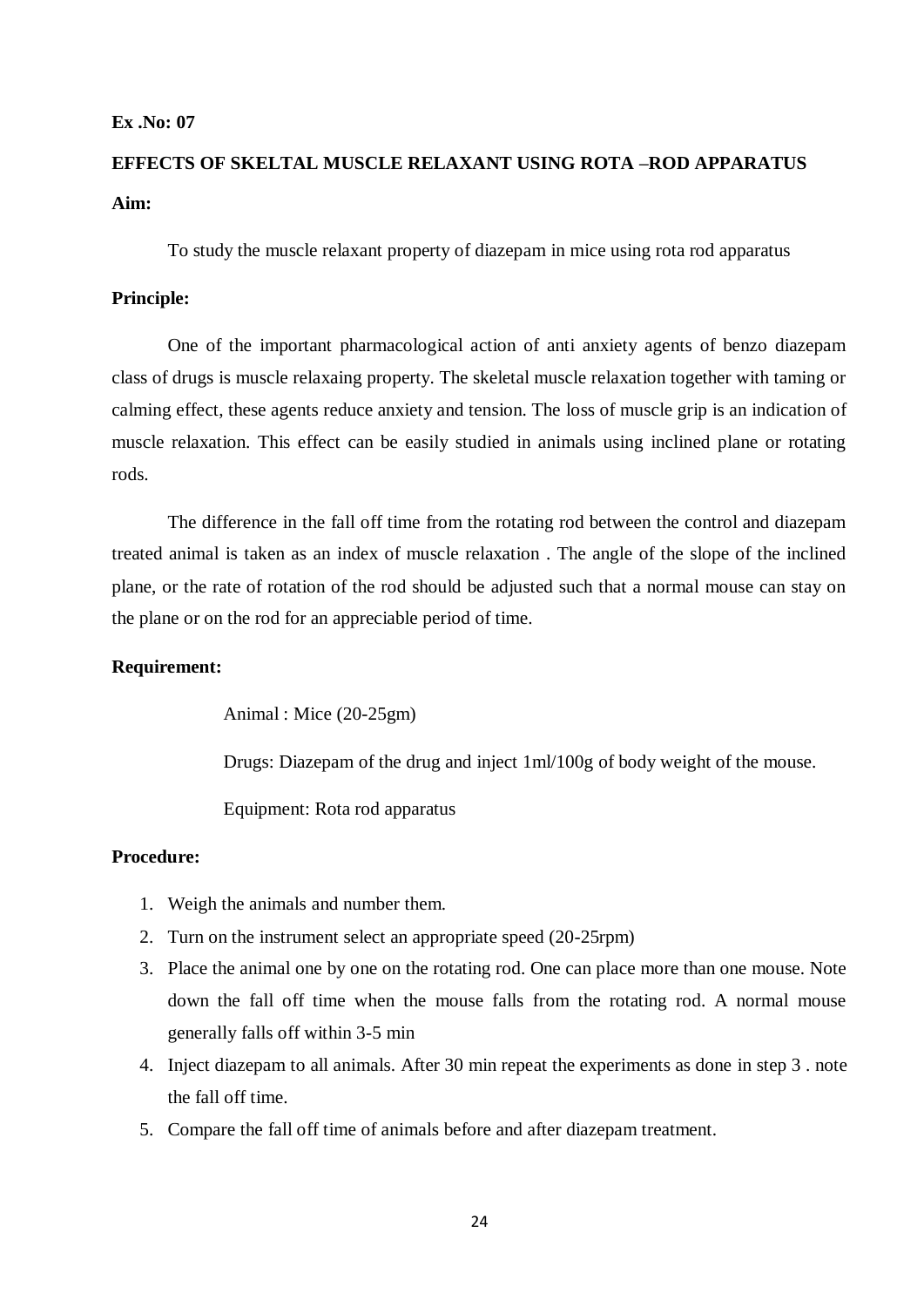# **STUDY OF DRUGS ON LOCOMOTOR ACTIVITY USING ACTOPHOTOMETER Aim:**

To study the central nervous system depressant property of chlorpromazine on the locomotor activity of mice using actophotometer

#### **Principle:**

Most of the central nervous system acting drugs influencing the locomotor activities in man and animals. The CNS depressant drugs such as barbiturates and alcohol reduces the motor activity while the stimulants such as caffeine, amphetamines increases the activity. In other words , the locomotor activity can be index of wakefulness of mental activity. The locomotor activity can be easily measured using an actophotometer . which operates on photoelectric cells which are connected in circuit with a counter . when the beam of light falling on the photocell is cut off by the animal, a count is recorded. An actophotometer could have either circular or square arena in which the animal moves. Both rats and mice may be used for testing in this equipment.

# **Requirement:**

Animal: Mice (20-25gm)

Drugs: Chlorpromazine hydrochloride

Equipment : Actophotometer

# Procedure:

- 1. Weigh the animals and number them
- 2. Turn on the equipment and place individually each mouse in the activity cage for 10 min. Note the basal activity score of all the animals.
- 3. Inject chlorpromazine and after 30 min re –test each mouse for activity scores for 10 min. Note the difference in the activity before and after chlorpromazine.
- 4. Calculate percent decrease in motor activity .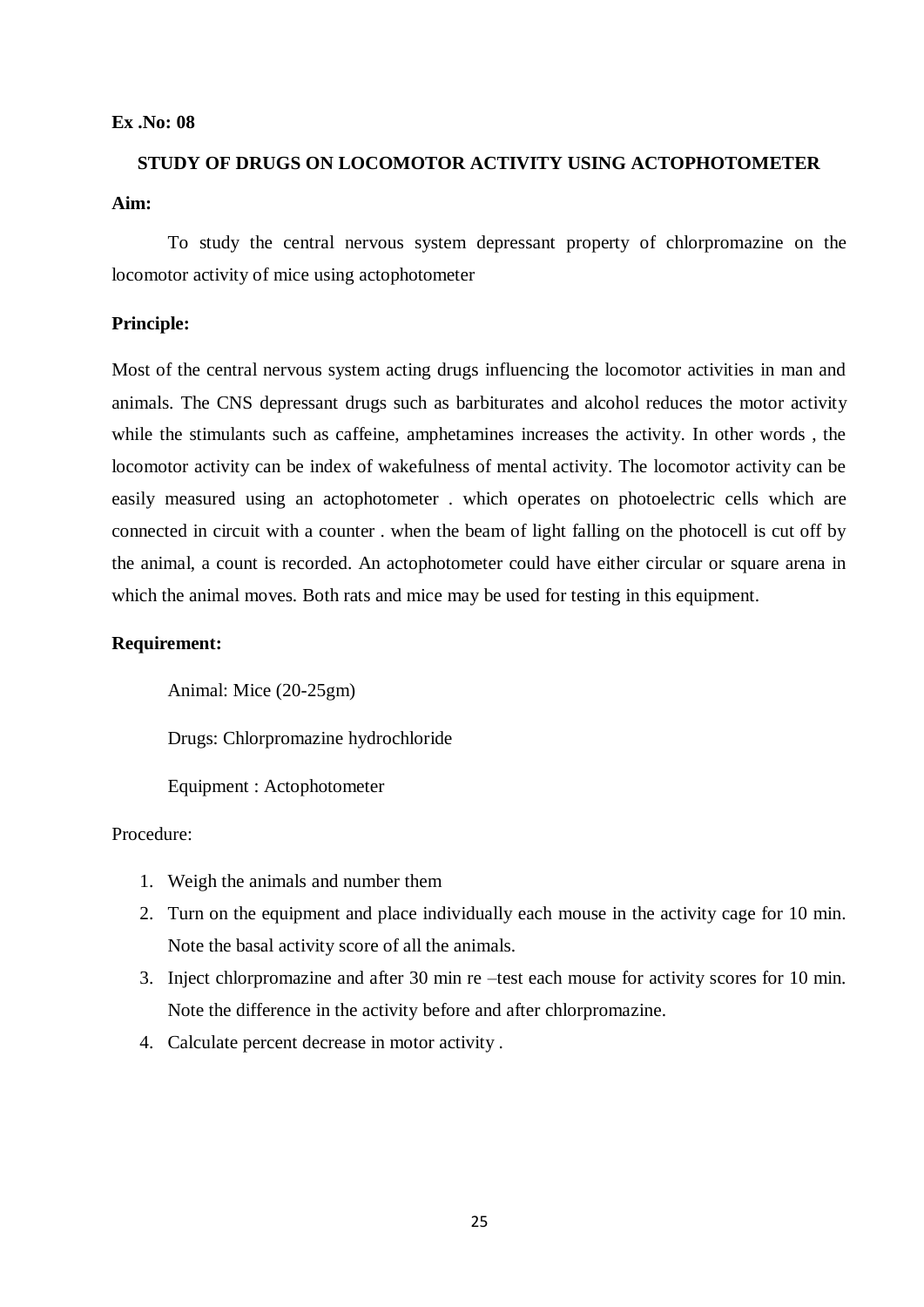# **ANTICONVULSANT EFFECT OF DRUGS BY MAXIMAL ELECTRO-SHOCK INDUCED CONVULSIONS IN RATS**

# **Aim:**

To study the anti convulsant activity of phenytoin against maximal electro shock induced convulsion rats.

#### **Principle:**

Different types of epilepsy i.e., grant mal, petit mal or psychomotor type, can be studied in laboratory animals. The maximal electroshock (MES) induced convulsions in animals represent grandmal epilepsy. Similarly chemo- convulsion due to pentylene-tetrazol which produce clonic type of convulsion in man. These are the two procedures used to study convulsion, and to test anti convulsant drugs in laboratory animals.

In MES- convulsion electroshock is applied through the corneal electrodes. Through optic stimulation cortical excitation is produced. The MES convulsion are divided into five phases are

- 1. Tonic flexion
- 2. Tonic extensor
- 3. Clonic convulsion
- 4. Stupor
- 5. Recovery / death

A substance is known to posses anti convulsant property if it reduces or abolishes the extensor phase of MES convulsions both in rats and mice. It is advised the students should have complete background of the pharmacology of anti epileptics drugs before performing this experiment.

## **Requirement:**

Animal : Rats (150-200 gm)

Drugs: phenytoin (dose 25 mg/kg); prepare a stock solution Equipment : electro- convulsiometer, cornel electrode (150 mA current for 0.2 sec) Stop watch.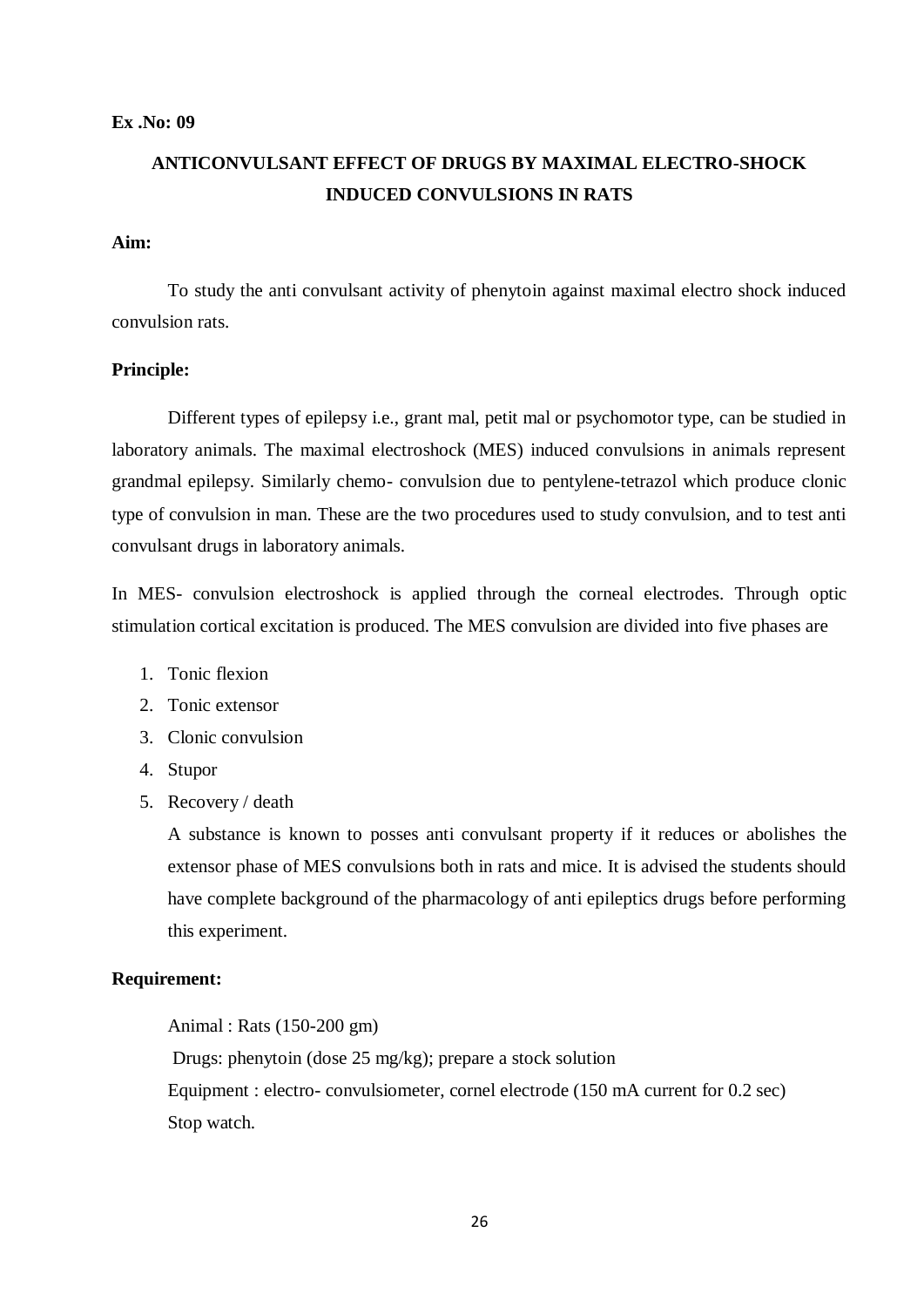# **Procedure:**

- 1. Weigh and number the animals. Divide them into two groups each consisting of 4-5 rats. One group is used as control and the other for drugs treatment.
- 2. Hold the animals properly , place corneal electrodes on the cornea and apply the prescribed current. Note the difference stages of convulsion
- 3. Repeat with other animals of control group
- 4. Inject phenytoin I.P to group of 4-5 rats. Wait for 30 min and subjected to animals to electroconvulsions .
- 5. Note the reduction in time or abolition of tonic extensor phase of MES convulsions.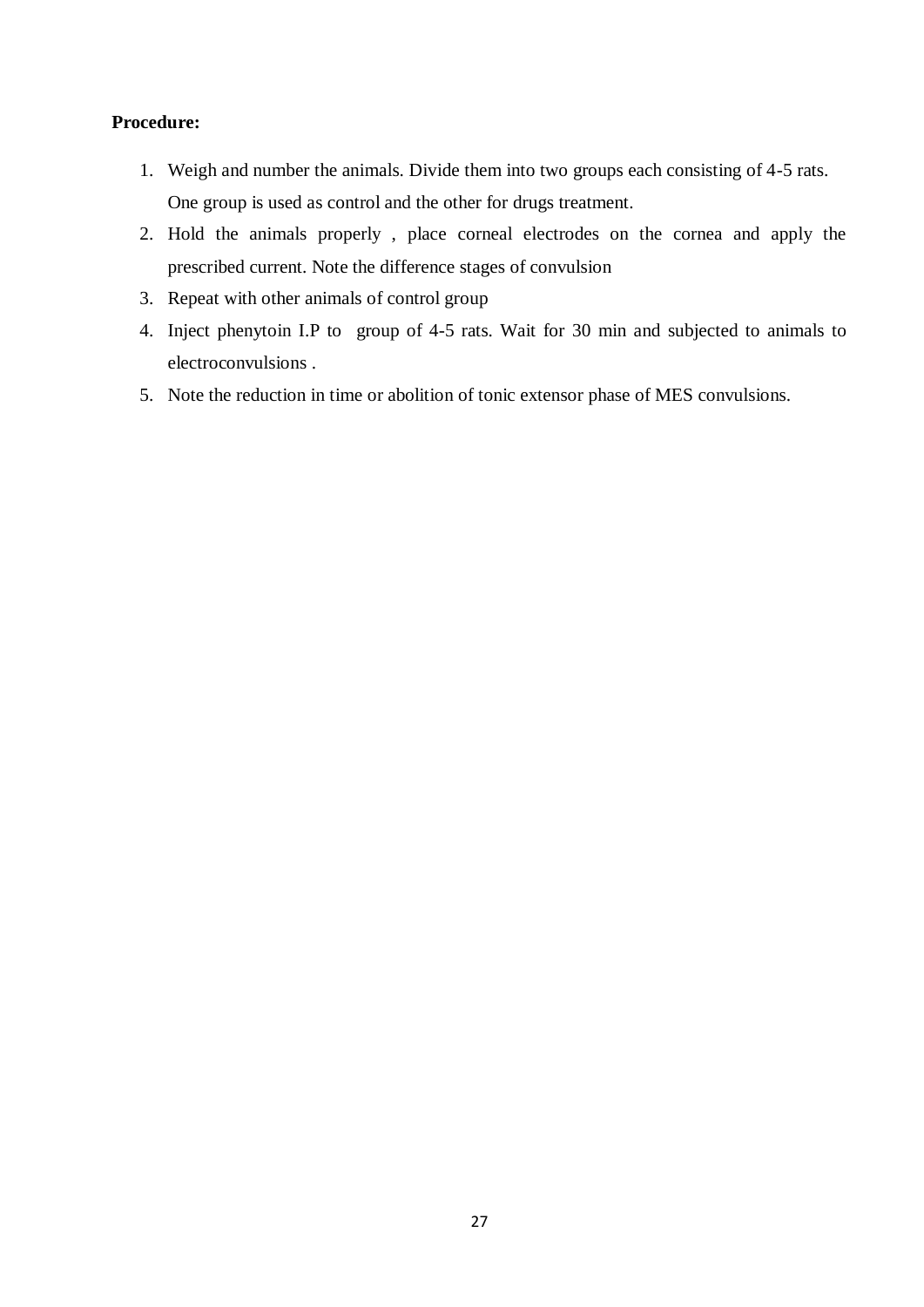# **STUDY THE EFFECT OF HEPATIC MICROSOMAL ENZYME INDUCTION Aim:**

 To study the effect of hepatic microsomal enzyme induction on the duration of action of pentobarbital sodium.

# **Principle:**

The drugs which induce hepatic microsomal oxidative enzyme system enhance the metabolism of other drugs. as a result in the presence of an enzyme-inducer the duration of action of second drug will be reduced. This has significant clinical relevance because when more than one drug is administered at a time one drug may modify the action of another through the microsomal enzyme inducing property.

The common drugs which induce hepatic microsomal enzyme system are phenobarbitone and meprobamate. Co-administration of any drug with either of these drugs may effect the disposition of the second drug and therefore, the desired pharmacological effects. The students are advised to study various processes of drug metabolism before doing this experiment.

### **Requirement**

Animal: Mice(20-25g)

Drugs: Phenobarbitone sodium (dose : 50mg\kg ip, once a day for 5 days. Prepare a stock containing 5mg\ml of the drug and inject 1ml\100g of body weight of animal. Prepare fresh solution every day). Pentobarbital sodium (dose 45 mg\ml of the drug and inject 1 ml\100 g of body weight of animal).

# **Procedure**

- 1. Weigh and number the animals. divide them into two groups, each comprising of at least 6 mice.
- 2. To the first group inject phenobarbitone once daily for 5 days. To the second group inject distilled water, similarly, for 5 days.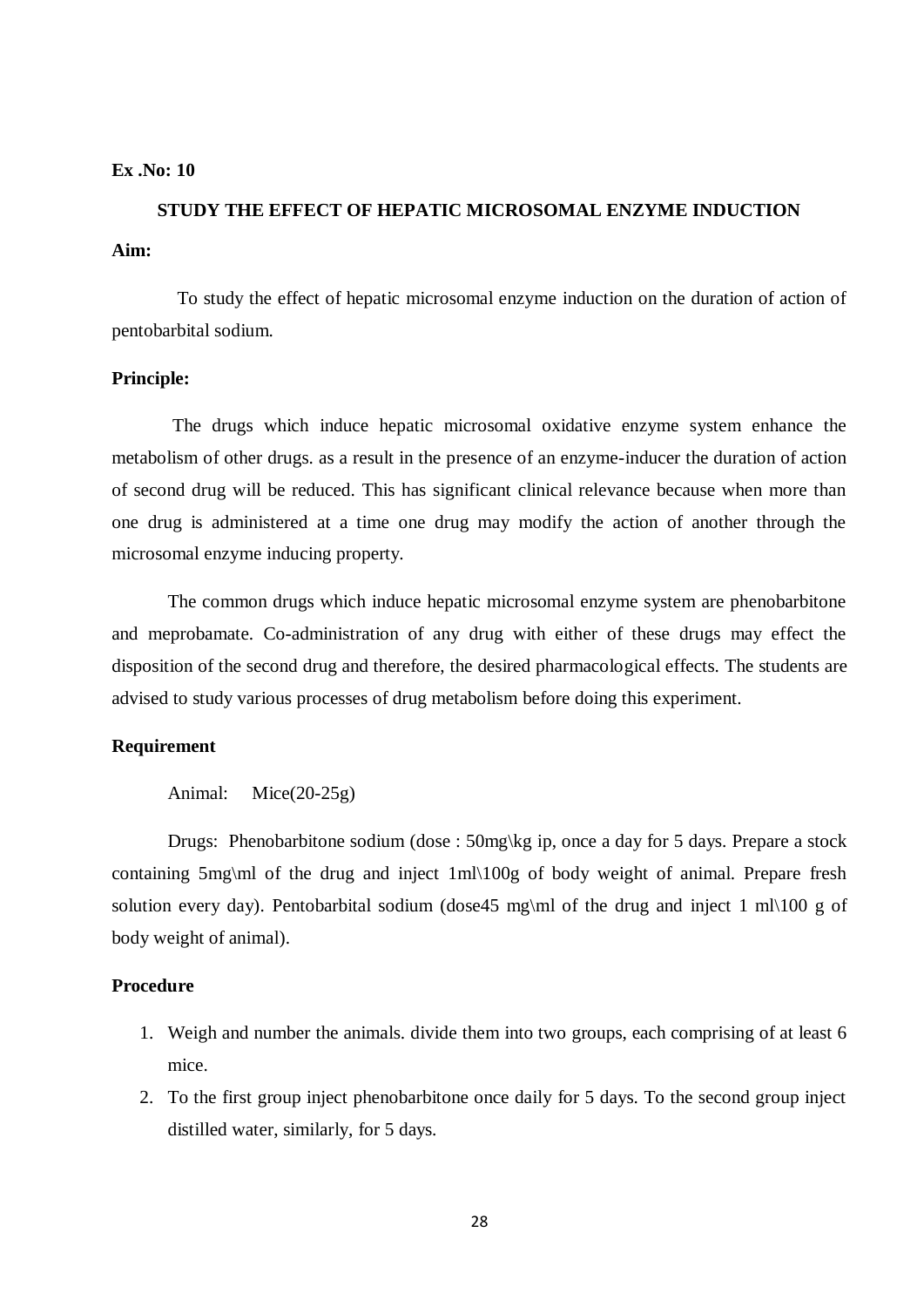- 3. One hour after the last dose of phenobarbitone on the  $5<sup>th</sup>$  day, inject pentobarbital to both the groups.
- 4. Note the onset and duration of sleepdue to pentobarbital in both the groups as done in the earlier experiment(5.1).

Inference the animals pretreated with phenbarbital sleep for shorter duration of the time as compared to animals treated with distilled water.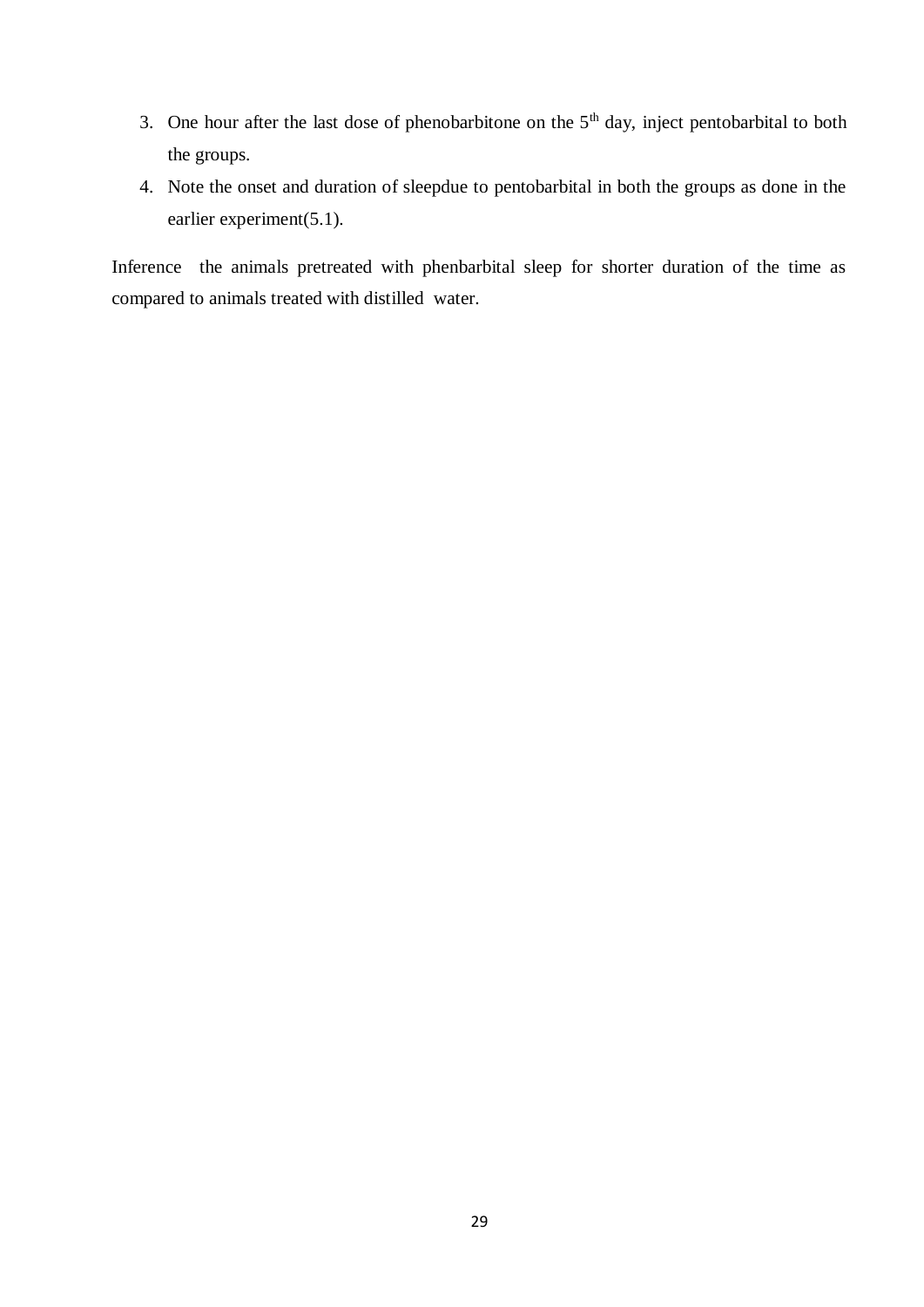# **STUDY OF STEREOTYPE ANTI CATATONIC ACTIVITY OF DRUGS ON RAT/MICE**

#### **Aim:**

To study drug (phenothiazines)- induced catatonia (extrapyramidal side effect in rats.

2. to study the anticatatonic (antiparkinsonian) effect of scopolamine.

# **Principle:**

Phenothiazine and butyrophenone type of antipsychotic drugs are known to produce extrapyramidal side-effects in man .these effects , such as akinesia, rigidity and tremors, are called parkinson's- like because in parkinson's disease the major clinical symptoms include difficulty to move and change posture (akinesia and rigidity) and tremors. These effects of antipsychotic drugs are due to excessive blockade of dopamine receptors in the extrapyramidal motor system. Therefore, phenothiazines (choloropromazine or perphenazine) are commonly used to produce parkinson's-like extrapyramidal symptoms in laboratory animals and to study anti-parkinsonism drugs.The students are advised to know the pharmacology of anti-parkinsonism drugs before performing this experiment.

#### **Requirements**

Animal: Rats (150-200 g)

Drugs: Perphenazine (dose : 5 mg/kg ip;prepare a stock solution containing 1 mg/ml of the drug and inject 0.5 ml/100g body weight of the animal). Scopolqmine (dose: 2 mg/kg, ip prepare a stock solution containing 0.4 mg/ml of the drug and inject 0.5 ml/100 g body weight of the animal)

Equipment two wooden blocks, one being 3 cm high and the other 9 cm high

#### **Procedure**

1. Weigh and number the animal. Divide the animals into two groups, one for control (for study of perphenazine effect) and the other for studying the effects of scopolamine. Each group should consist of at least 5 animals.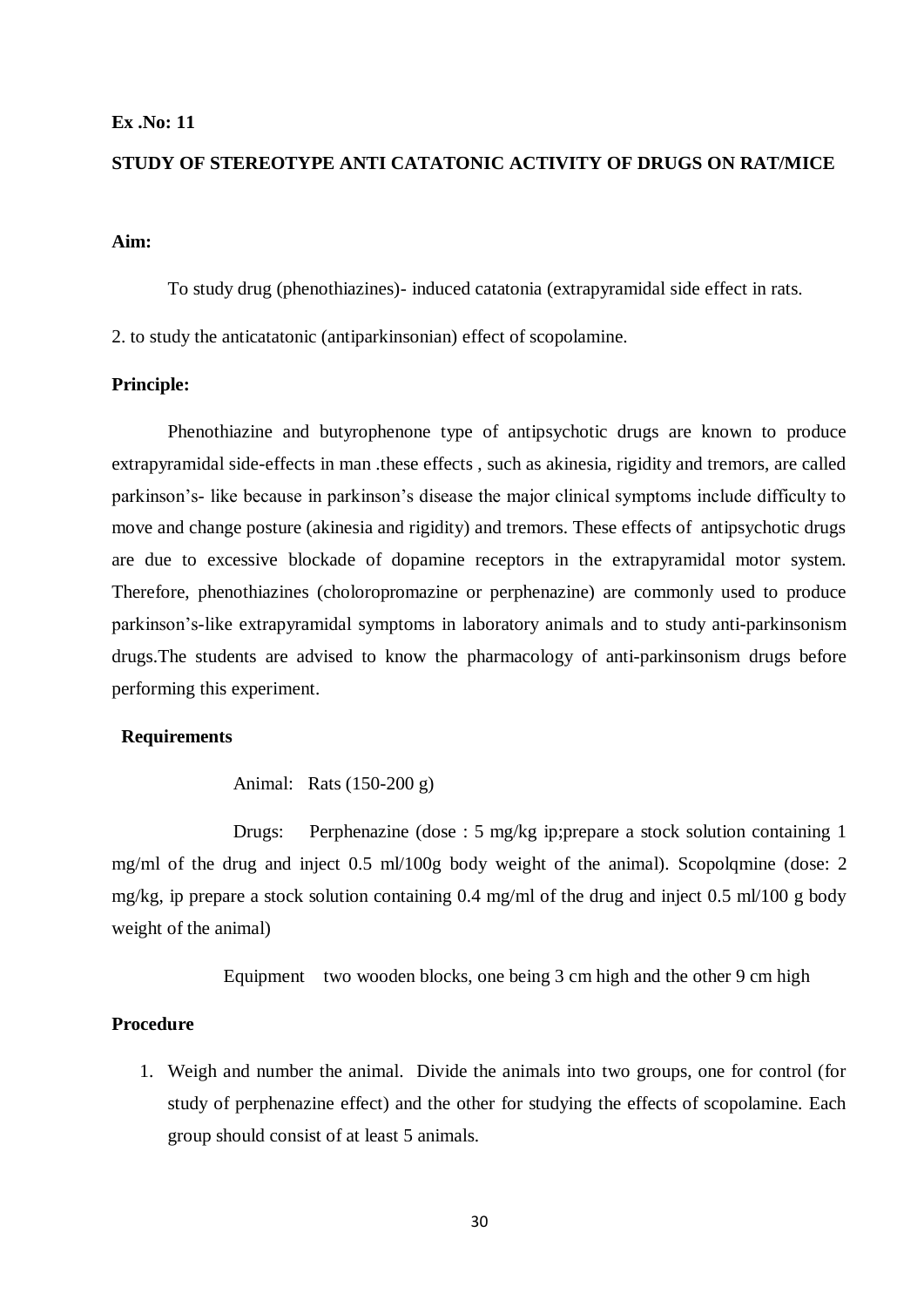- 2. Inject perphenazine to control animals. observe severity of catatonic response (fig 5.14) as follows:
- 3. Observe the severity of catatonia at 5,15,30,45,60,90 and 120 min after perphenazine .
- 4. To the second group inject scopolamine and after 30 minute inject perphenazine to these animals already treated with scopolamine. Observe and score the severity of catatonic as in step 2.
- 5. Compare the onset and severity of catatonic response in the both groups. Plot a graph, time along the x-axis. Note the difference in the onset and severity of catatonic response in both the groups.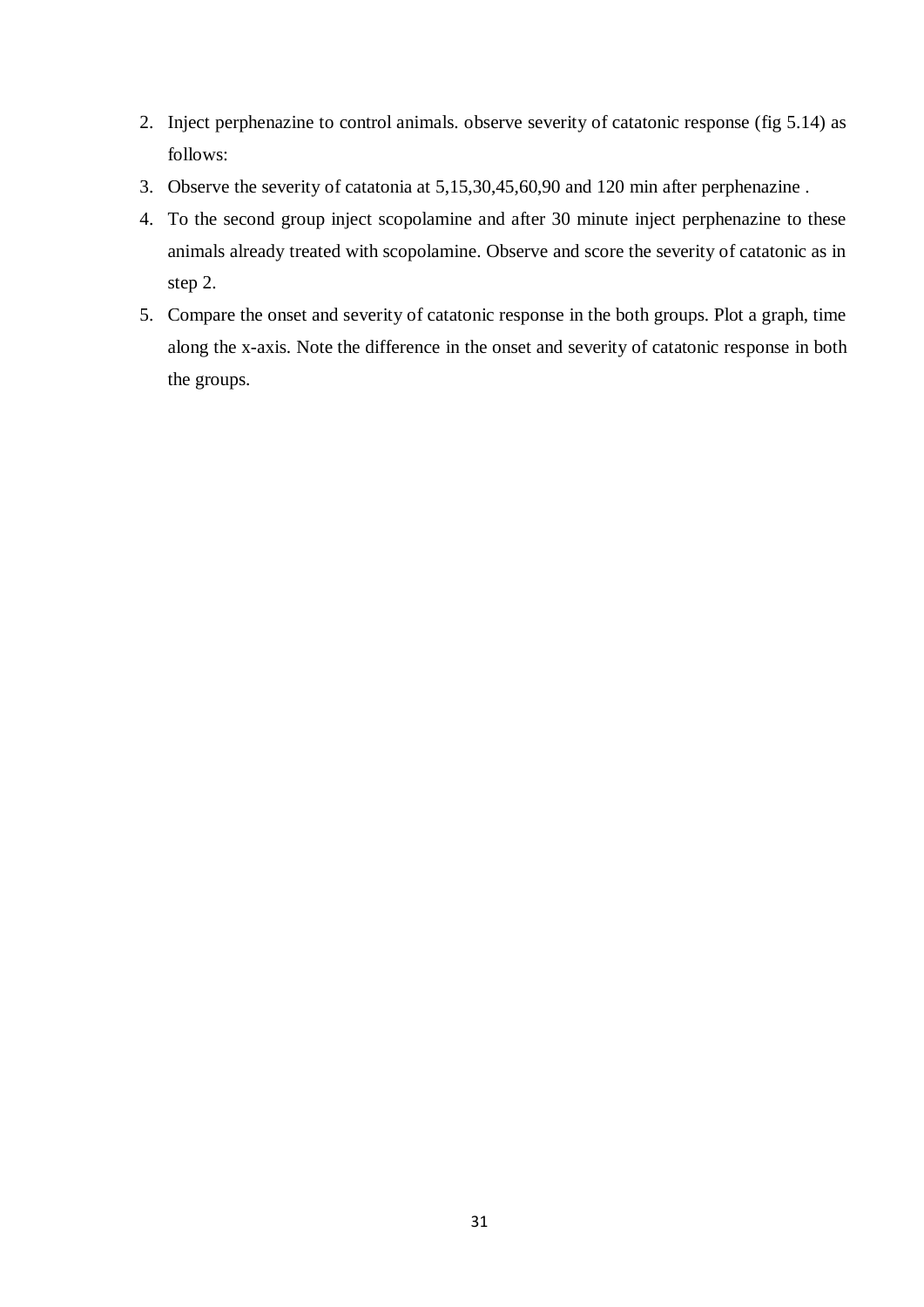#### **STUDY OF ANXIOLYTIC OF DRUGS USING MICE/RAT**

#### **Aim:**

To study the anxiolytic activity of diazepam in mice using elevated zero maze

# **Principle:**

The elevated zero maze test is a behavioural test of anxiety based on the naturalistic tendency of rodents to avoid open and elevated areas. It is similar to the more widely used elevated plus maze, except that the open and closed arms are arranged circularly , thus eliminating the centre area which removes ambiguity in interpretation of time spend in the central square of the traditional design. The maze is an elevated , white or black, annual having outer diameter of 45 cm and inner diameter 30 cm. The runway ring where the mouse can explore 6cm width, which divided into 4 quadrants , 2 opposing "open" quadrants without walls and 2 opposing closed quadrants. The model is widely used for the elevation of anxiolytic agents belonging to chemically different class of drugs.

#### **Requirements:**

| Animal:    | Mice $(20-25gm)$                        |
|------------|-----------------------------------------|
| Drugs:     | Diazepam (dose $2 \text{ mg/kg}$ . i.p) |
| Equipment: | Zero maze with the dimension            |

# **Procedure:**

- 1. Weigh and number the animals . divide them into two groups each consisting of minimum 6 mice. One group is used as control and other drugs treatment.
- 2. Place the animal individually in the open arm facing towards the closed arm. Start the stop watch and note the following parameters for a period of six minutes.
	- Latency to enter the open arm
	- Average time each animals spends in the open arm
	- Total number of entries in the open arm
	- Stretching into open quadrants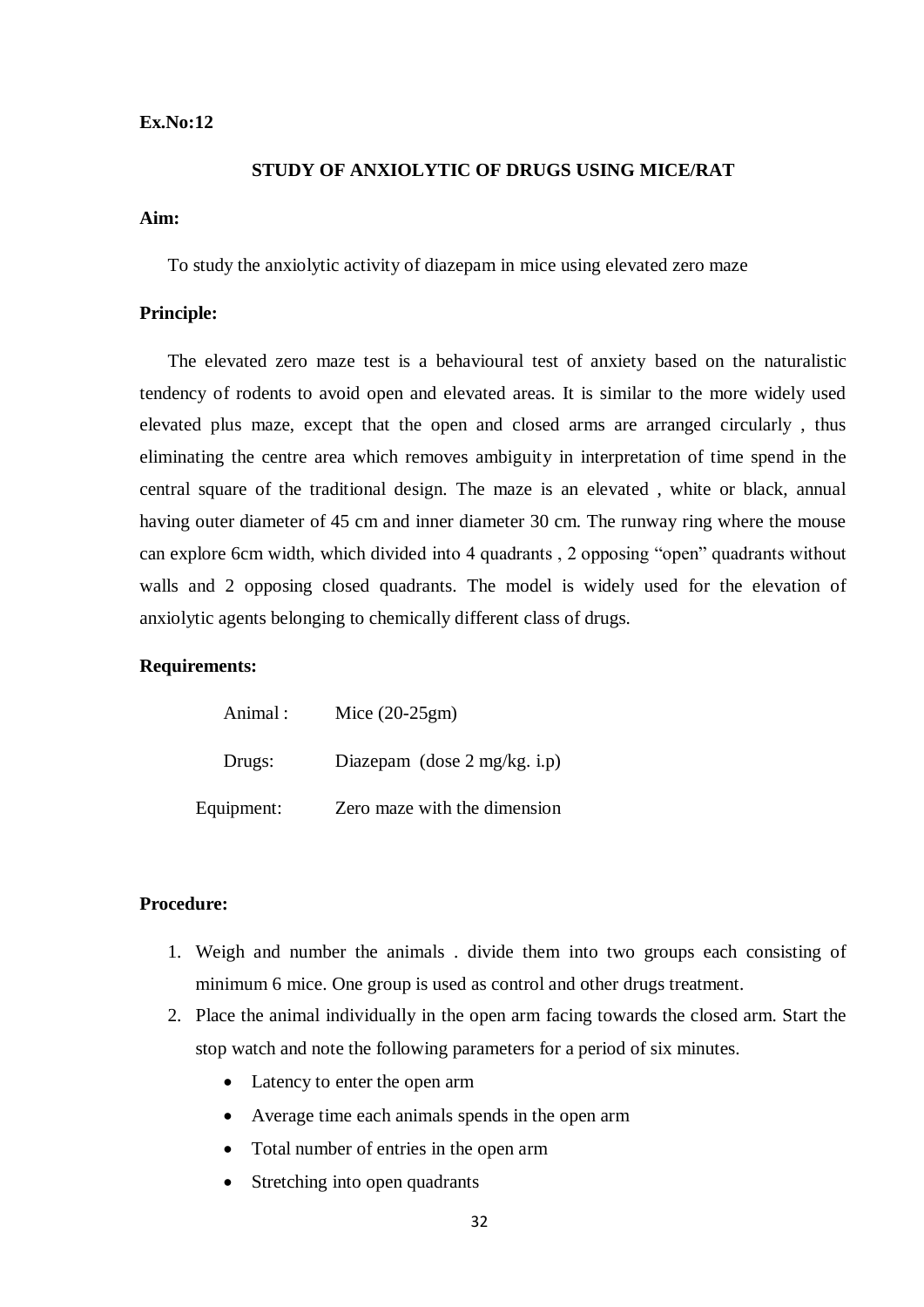- 3. Clean the maze thoroughly using tissue paper after each trail.
- 4. Inject diazepam to the test group. After 30 min place the animals individually as described.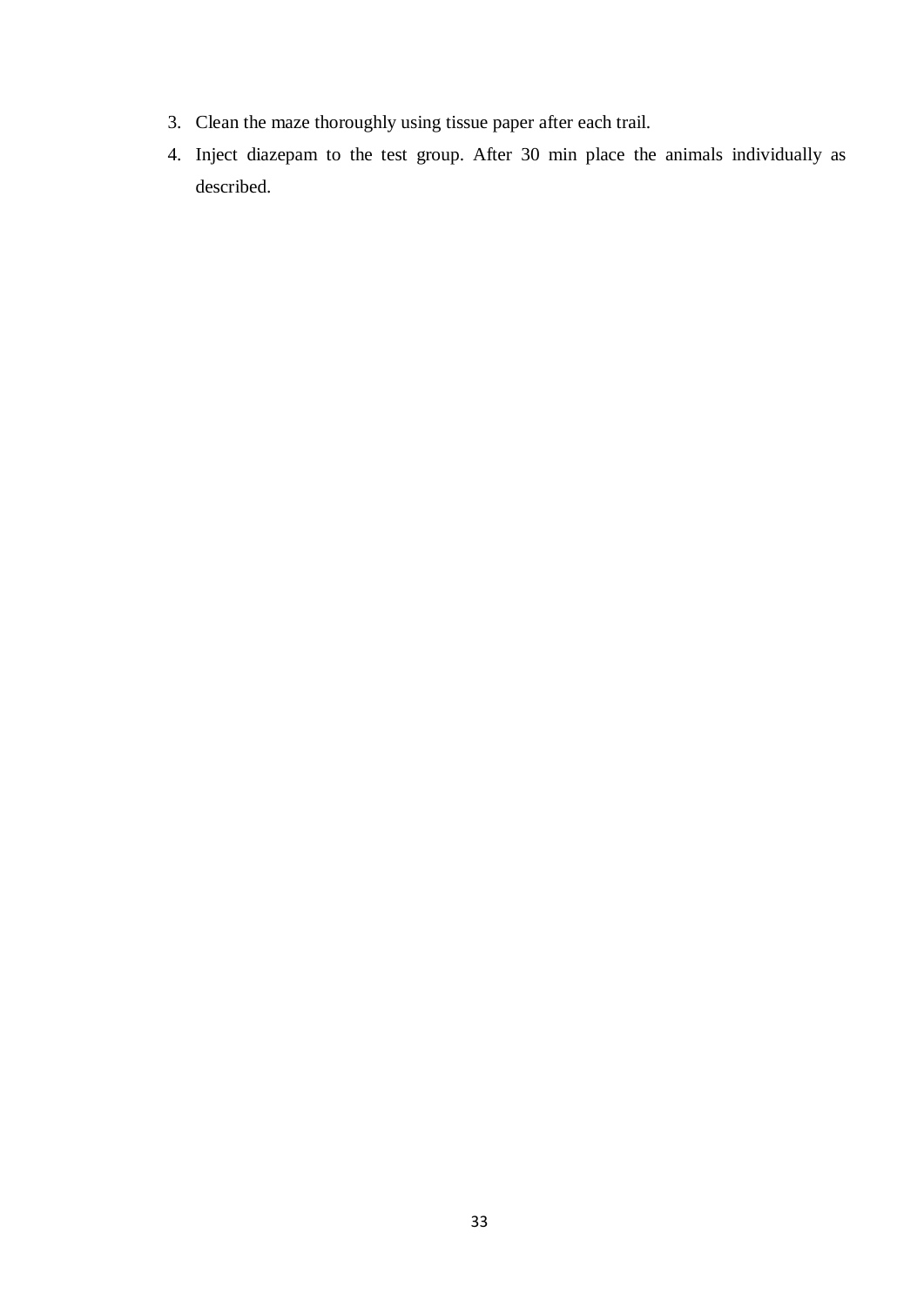# **STUDY OF LOCAL ANAESTHETIC PROPERTY BY FOOT WITHDRAWAL METHOD**

#### **Aim:**

To study the local anaesthetic property of procaine HCL using nerve block anaesthesia by frog foot withdrawal method.

## **Principle :**

Local anaesthetics reversibly block impulse conduction along nerve axon and excitable membranes. Their action is used to produce local or regional anaesthesia and for blocking pain sensation . the local anaesthetic property can be easily studied by using

- Nerve block anaesthesia
- Surface anaesthesia
- Infiltration anaesthesia

# **Requirements:**

| Animal : | Frog                                        |
|----------|---------------------------------------------|
| Drugs:   | Procaine HCL $(1\% w/v)$                    |
|          | Equipment : Frog board surgical instruments |

# **Procedure:**

- 1. Decereb the frog and Place the frog (100-150 gm) and destroy the upper part of the spinal cord with the help of pithing needle.
- 2. Cut open the abdomen and remove all the abdominal organs , so that a pouch is made of abdominal walls.
- 3. Expose the spinal nerves in the cavity
- 4. Put the frog on the frog board with two of its hind legs hanging free from the board. Alternatively the frog may be pinned to the board placed vertically so that its hind legs hang free
- 5. Immense the right hind leg in the beaker containing 0.1N HCL.
- 6. Note the brisk reflex withdraw of the leg
- 7. Wash the immerse leg with flowing water or normal saline.